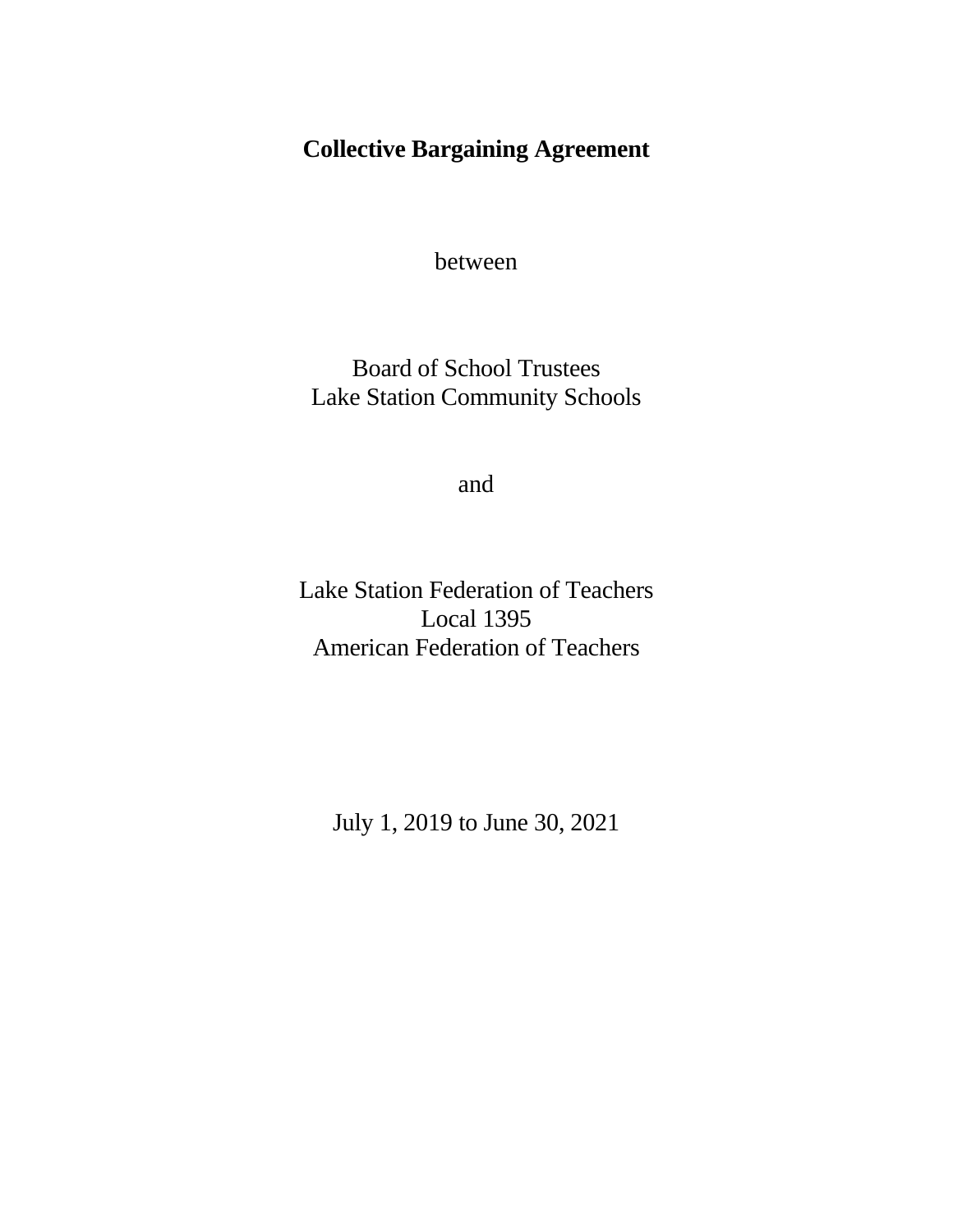# **Table of Contents**

| A.             |                                                   |
|----------------|---------------------------------------------------|
| <b>B.</b>      |                                                   |
| C.             |                                                   |
| D.             |                                                   |
| E.             |                                                   |
| F.             |                                                   |
| G.             |                                                   |
| H.             |                                                   |
| $\mathbf{I}$ . |                                                   |
| J.             |                                                   |
|                |                                                   |
| A.             |                                                   |
| $\bf{B}$       | <b>Reduced Scheduled Teacher Benefit.</b><br>.10. |
| $C_{\cdot}$    |                                                   |
|                |                                                   |
| A.             |                                                   |
| <b>B.</b>      |                                                   |
|                |                                                   |
| A.             |                                                   |
| <b>B.</b>      |                                                   |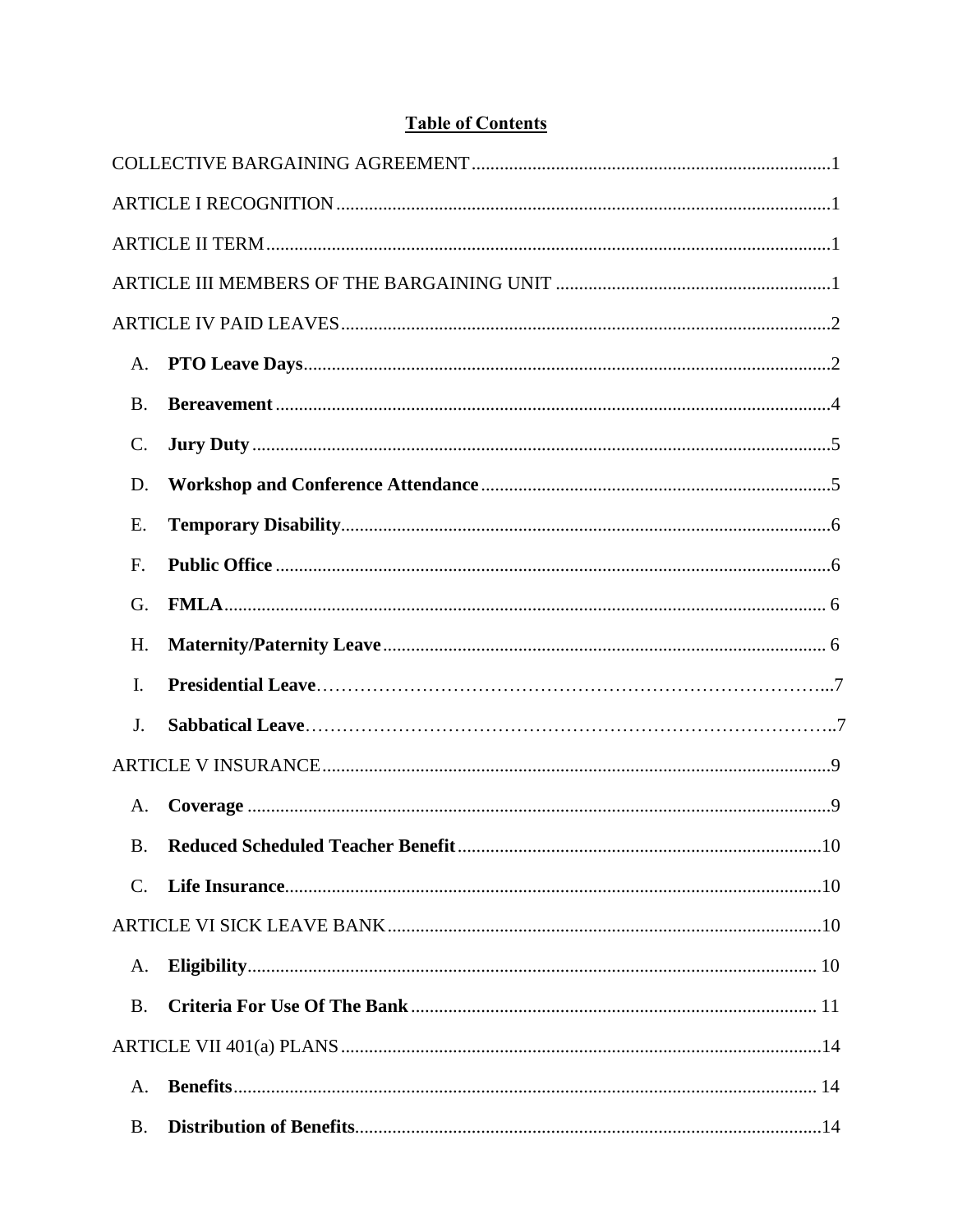| A.        |                     |  |
|-----------|---------------------|--|
| <b>B.</b> |                     |  |
|           |                     |  |
|           |                     |  |
| A.        |                     |  |
| <b>B.</b> |                     |  |
| C.        |                     |  |
| D.        |                     |  |
| E.        |                     |  |
| F.        |                     |  |
|           |                     |  |
|           |                     |  |
|           |                     |  |
|           |                     |  |
|           |                     |  |
|           | <b>APPENDIX III</b> |  |
|           | <b>APPENDIX IV</b>  |  |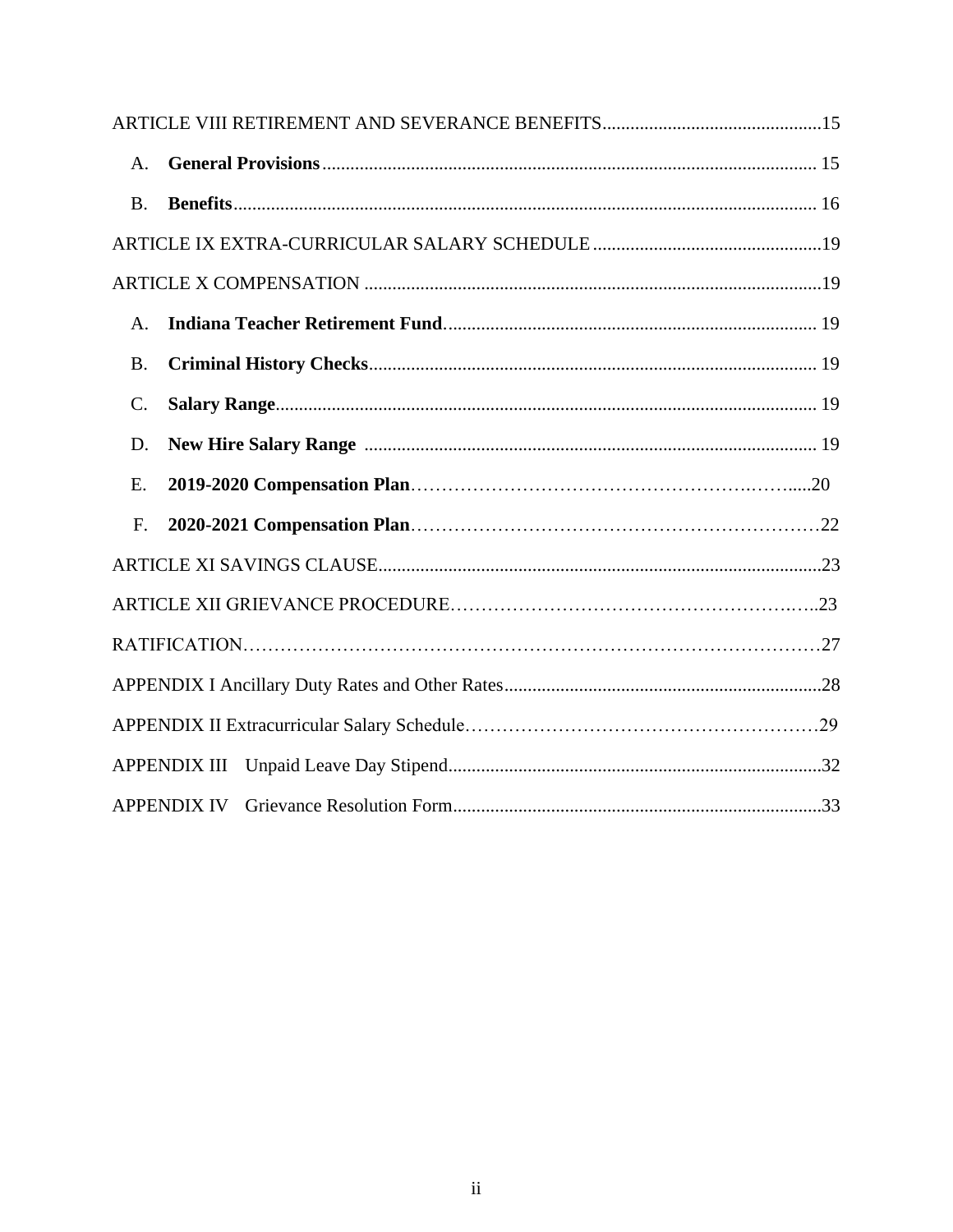#### **COLLECTIVE BARGAINING AGREEMENT**

#### **ARTICLE I**

#### **RECOGNITION**

<span id="page-3-1"></span><span id="page-3-0"></span>The Board hereby recognizes the Lake Station Federation of Teachers as the exclusive representative of all members of the bargaining unit at the Lake Station Community Schools.

## **ARTICLE II**

## **TERM**

<span id="page-3-2"></span>The term of this agreement shall be for a period of two (2) years commencing on July 1, 2019 and terminating June 30, 2021.

#### **ARTICLE III**

#### **MEMBERS OF THE BARGAINING UNIT**

- <span id="page-3-3"></span>A. The members of the bargaining unit consist of: Teachers, Counselors, Librarians, Title I Reading Facilitators. The following are not members of the bargaining unit: Superintendent, Assistant Superintendent, Principals, Assistant Principals, Dean of Students, Technology Director, Athletic Director, Corporation Nurse, and Title I Coordinator.
- B. The term "teacher" when used in this agreement shall refer to all members of the bargaining unit.
- C. The Board agrees to deduct dues for the Exclusive Bargaining Representative in five (5) or ten (10) equal payments from the regular salaries of union members. The Board agrees to transmit the monies in five (5) or ten (10) equal payments after each collection to the Exclusive Bargaining Representative beginning with the second payment in the school year.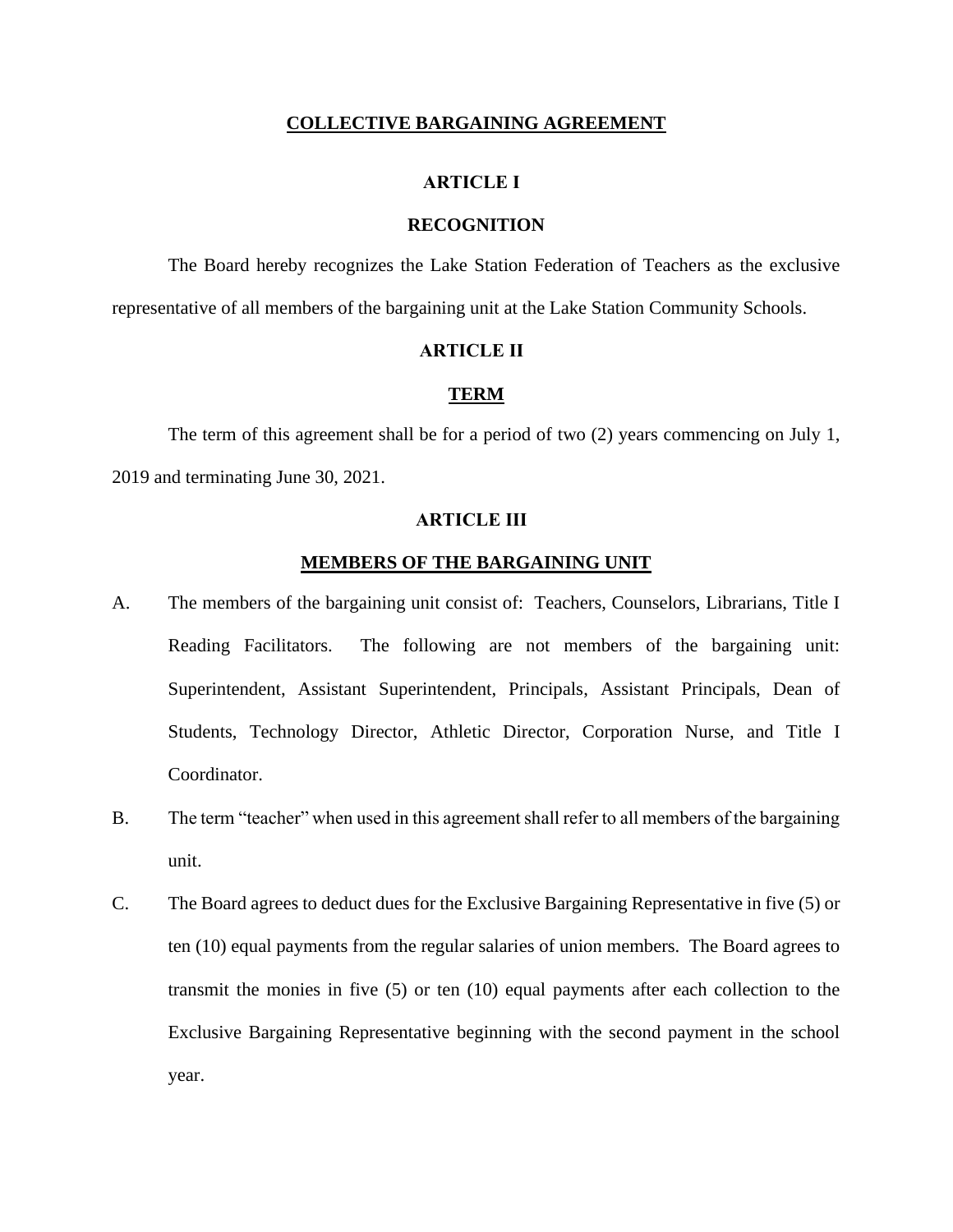On or before the last Friday before the second payment of each year, the Exclusive Bargaining Representative will provide the Board with a list of teachers who have authorized the Board to deduct dues for the Exclusive Bargaining Representative and copies of the signed dues authorization form.

The exclusive Bargaining Representative will certify to the Board in writing the current rate of its dues and will notify the Board in writing of any change in the dues on or before the last Friday before the second payment of the year.

#### **ARTICLE IV**

#### **PAID LEAVES**

## <span id="page-4-1"></span><span id="page-4-0"></span>A. **PTO Leave Days**

- 1. Annual Allotment. Each teacher shall be entitled to thirteen (13) days leave during the first year of teaching in the Lake Station Community Schools and thirteen (13) days each year after, accumulative to a maximum of one hundred fifty (150) days ("PTO days"). Each year, the teachers shall be given an accounting of their individual accumulated leave.
- 2. Use. Except for contributions/donations to the Sick Leave Bank as provided in Article VI, PTO days are intended for circumstances of a teacher's personal illness, illness in a teacher's family which necessitates the teacher's absence, and for a teacher's personal business that cannot otherwise be attended outside the regular school day/school calendar. PTO days may not be used for a vacation or to extend school vacation/breaks. At the discretion of the Superintendent, medical documentation for an absence may be requested.
- 3. Stipend based on unpaid PTO days: The Board and Federation agree to split any savings realized from the docking of salary of any certified teacher on a 25%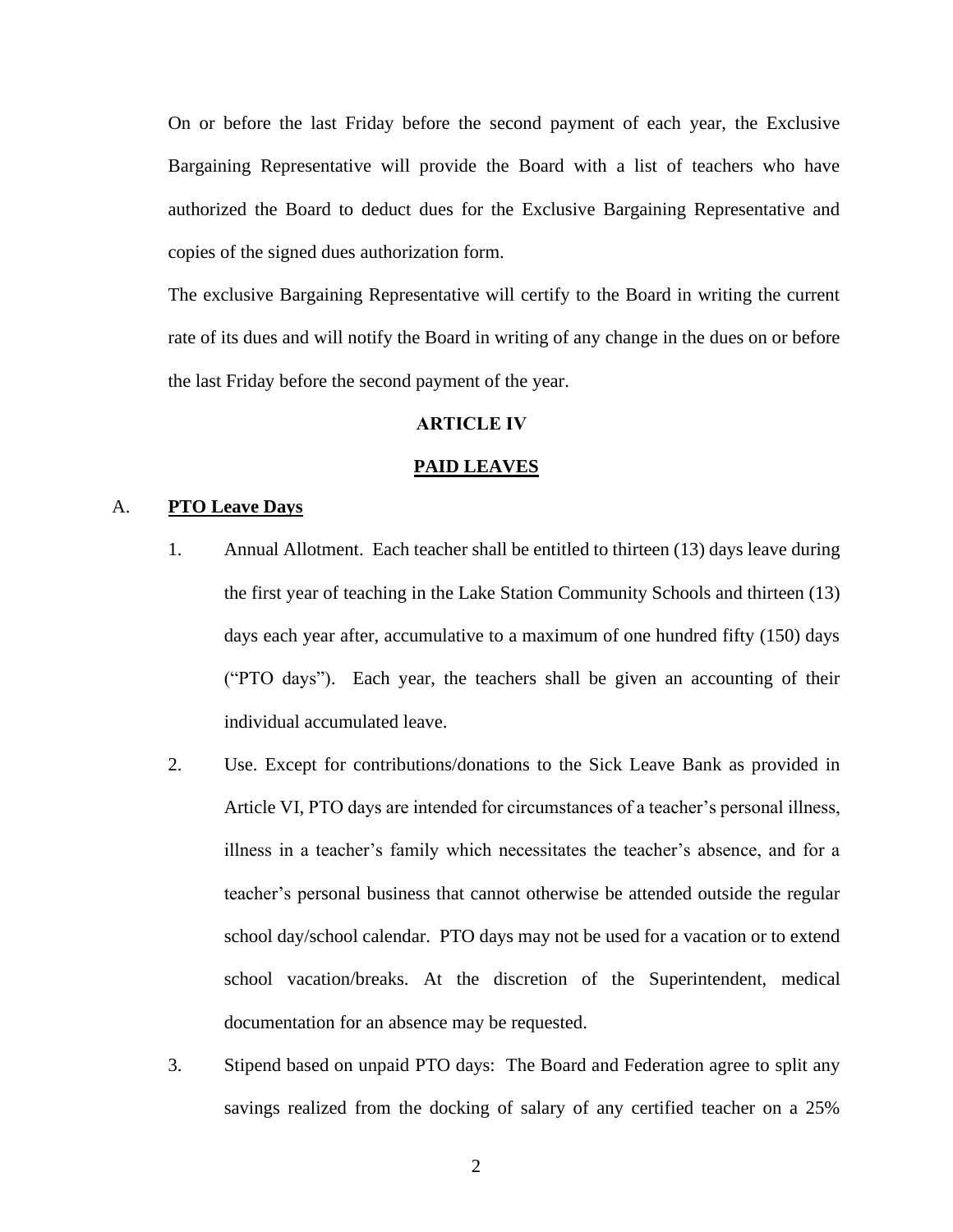(Board)/75% (Federation) basis. Teachers who have missed zero (0), one (1), two (2), three (3) days as of the last day of the teachers' calendar (183 days) of each year shall share according to the formula in Appendix III. It is understood that the provisions of this Section A(3) shall be in effect only if money is realized from a docked salary and, in such event, commencing with a stipend related to 2017-2018 attendance, the stipend will be paid on the first pay date of the new contract year to returning teachers and teachers that retired at the end of the prior school year.

- 4. If any teacher has accumulated one or more days of leave in another public school corporation in the State of Indiana and shall thereupon become employed as a teacher in the Lake Station Community Schools, then there shall be added for the second year and each succeeding year of such employment, three (3) PTO days until the number of accumulated days to which the teacher was entitled in the last place of employment shall be exhausted.
- 5. Each teacher in a summer school position is entitled to one summer school day leave without loss of pay. These days are non-accumulative and lapse at the end of each summer school term.
- 6. The teacher shall notify the Administration Center about his/her absence prior to the day of his/her absence or not later than 6:30 a.m. on the day of the absence. With the exception of emergency situations, failure to notify the Administration Center of an absence by 6:30 a.m. of the day of absence shall result in loss of pay for that day.
- 7. Physician approved absences resulting from an assault or battery while the teacher was properly performing his/her duty, including extra-curricular duties, will not be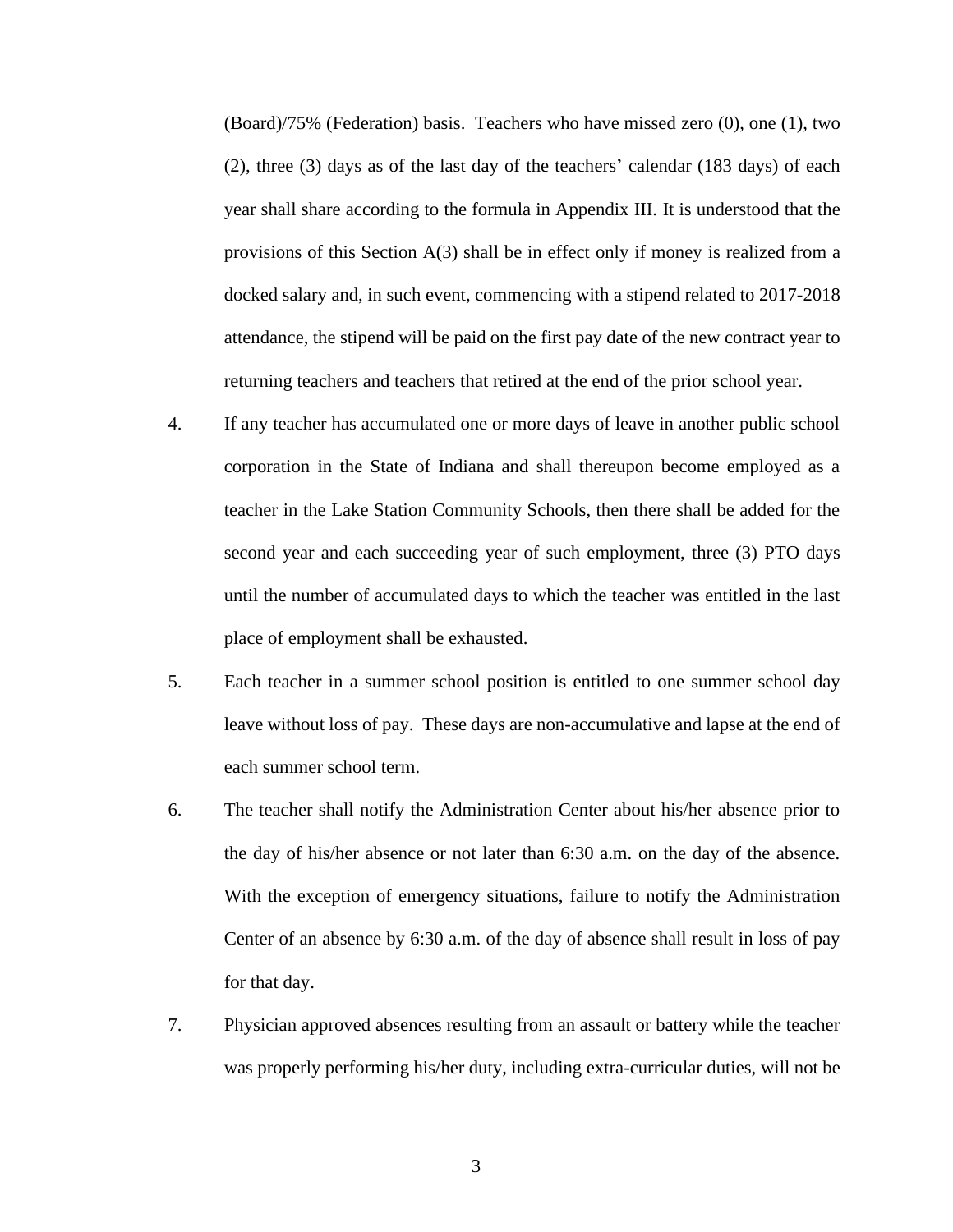charged against PTO days. The Board shall continue the teacher's wages in full until Worker's Compensation payments begin and after such payments begin, the Board shall pay the difference between Worker's Compensation payments and the contractual salary of the teacher for a period not to exceed the number of contractual days in the current school year.

8. Supplemental Leave Day Contribution. All unused PTO days in excess of one hundred fifty (150) days will be compensated at a rate of twenty dollars (\$20.00) per day, and this amount will be added annually to the teacher's 401(a) account.

## <span id="page-6-0"></span>B. **Bereavement**

- 1. An additional paid leave up to a maximum of five (5) working days funeral leave shall be granted by reason of death of husband, wife, brother, sister, father, mother, mother-in-law, father-in-law, son or daughter, step-child, brother-in-law, sister-inlaw, son-in-law, daughter-in-law, grandparent, grandparent-in-law, step-parent, grandchild, aunt, uncle, niece, nephew, and /or any person who is living in the teacher's home as a member of the family. These days do not have to be taken consecutively but must be taken in the same school year. Additional days may be granted by the Superintendent, depending on travel and circumstances. Upon request, proof of death must be provided to the teacher's immediate supervisor.
- 2. In the event of a death of current/retired employee or current student, the building administrator shall make reasonable accommodations to allow teachers to attend the funeral service and then return to their assignments. Teachers who wish to extend their visitation beyond the funeral service will be required to take a leave day.

4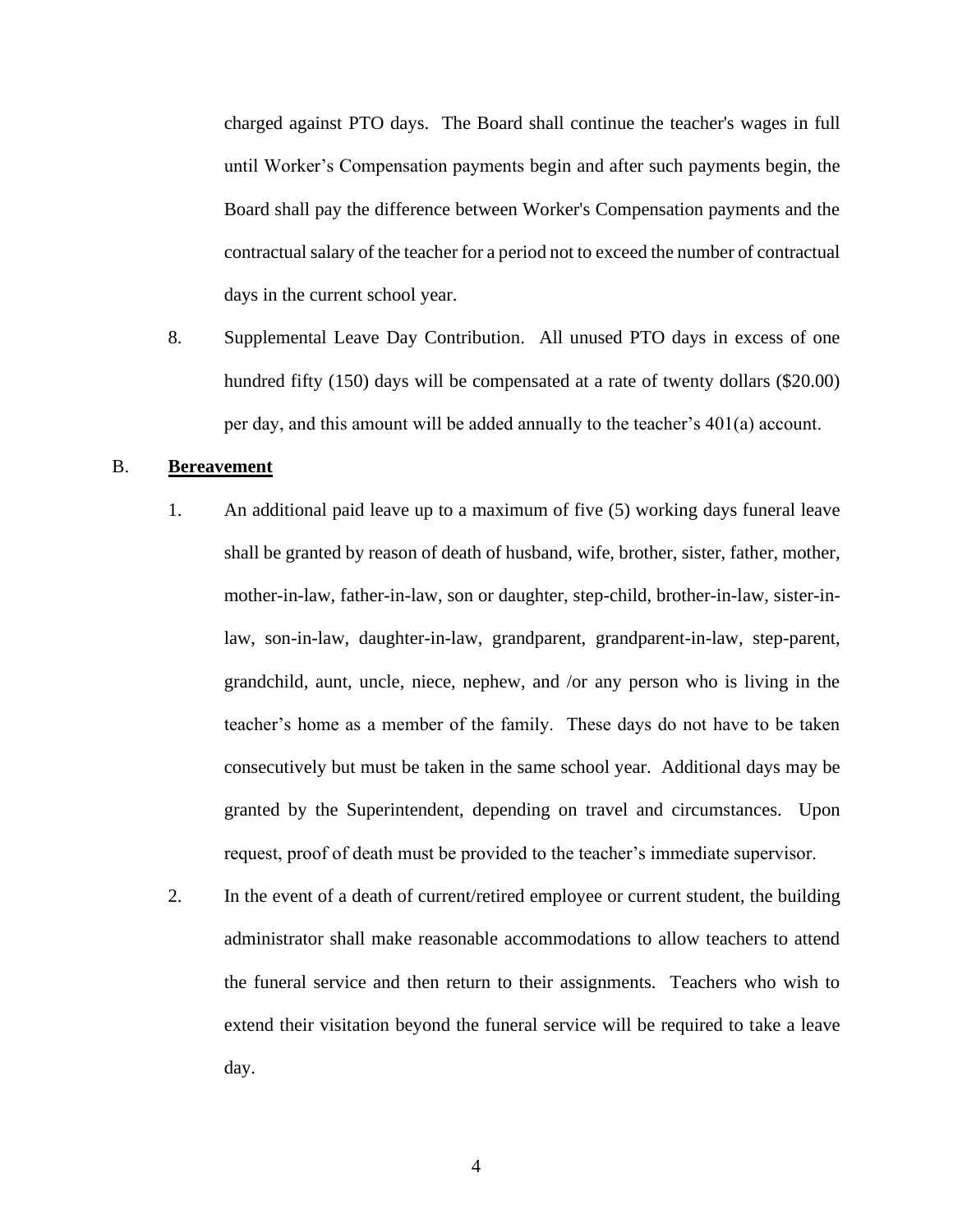## <span id="page-7-0"></span>C. **Jury Duty**

A teacher duly called for jury duty or subpoenaed to appear before a governmental body or judicial tribunal shall be compensated for the difference between the teaching pay and the pay received for the performance of such responsibility.

#### <span id="page-7-1"></span>D. **Workshop and Conference Attendance**

When the Superintendent requests that a teacher attends a workshop or conference, the teacher will be granted paid leave for the day(s) of attendance at the workshop/conference and shall also receive reimbursement for travel expenses, registration fees and lodging and meals. Mileage shall be reimbursed at the IRS rate in the event the teacher's personal vehicle is utilized for transportation. Reimbursement for meals shall not exceed forty dollars (\$40.00) per diem. All reimbursements shall be based on itemized receipts or accountable records of expenditures. The maximum reimbursement for any individual teacher under this provision shall not exceed one thousand dollars (\$1,000).

In the event a teacher makes the request to attend a workshop/conference, and the request is approved by the Superintendent, then registration fees and all expenses may be reimbursed at the discretion of Superintendent but, the teacher shall be granted release time even if expenses are not reimbursed.

If a teacher attends any workshop or conference which has not been pre-approved by the Superintendent, then not only will there be no reimbursement for any of the expenses but the teacher shall not be granted paid release time.

A written summary of the workshop/conference shall be submitted to the Superintendent within two weeks following the conclusion of the workshop/conference. In addition, the attendee may be required to share his/her experience or expertise with his colleagues.

5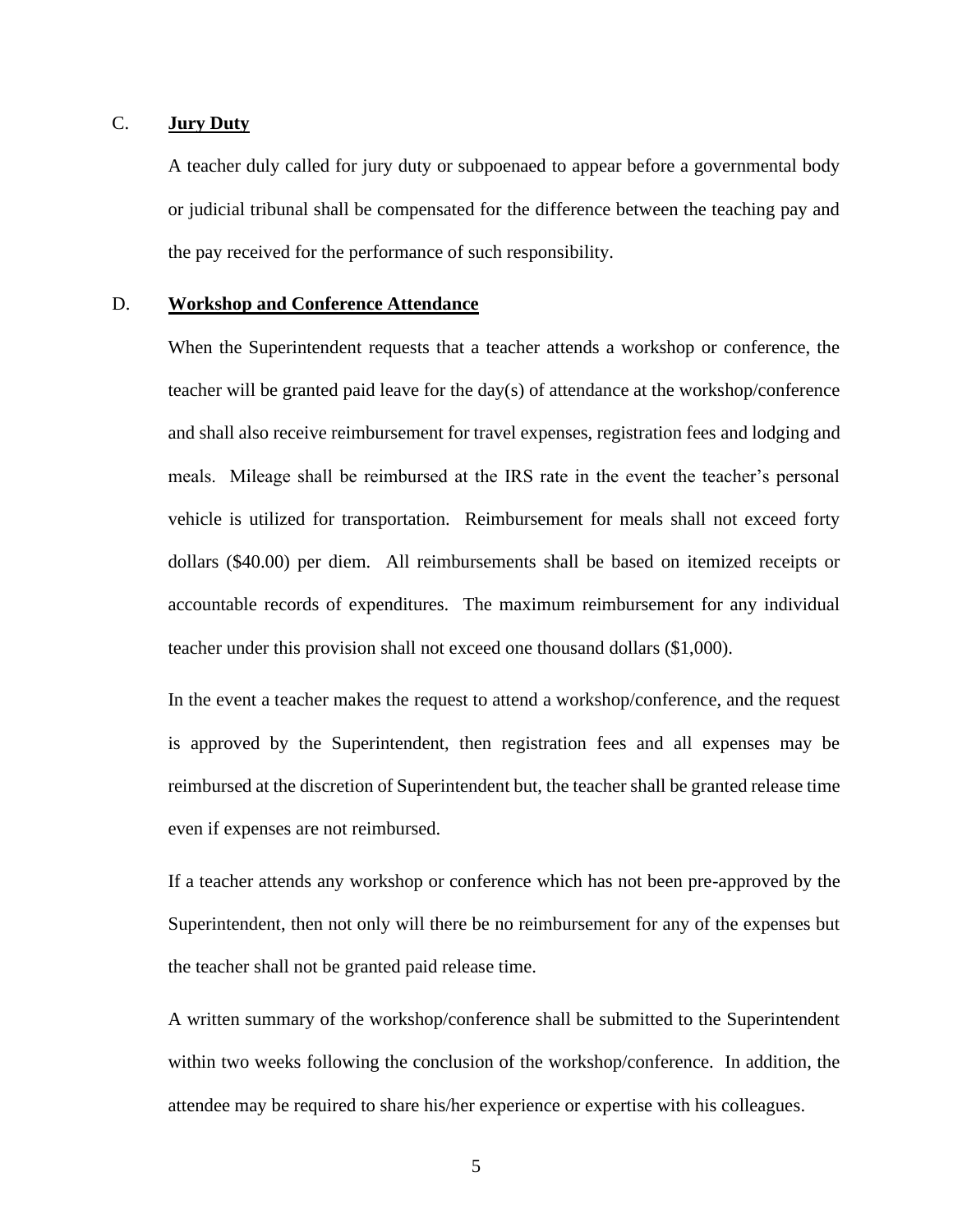## <span id="page-8-0"></span>E. **Temporary Disability**

In case of any accident or injury arising out of and in the course of employment the involved teacher shall make every effort to report to his/her principal or director within forty-eight (48) hours and shall make every effort to file a written report with the Superintendent within seven (7) days of such accident or injury. The Board shall continue the teacher's wages in full until Workers Compensation payments begin. After such payments begin, the Board shall pay the difference between Worker's Compensation payments and the contractual salary of the teacher for a period not to exceed the number of contractual days.

## <span id="page-8-1"></span>F. **Public Office**

Leave without pay or fringe benefits shall be granted upon written application to any teacher elected to a full time governmental office for the duration of the term of office.

### <span id="page-8-2"></span>G. **FMLA**

FMLA shall be provided per Federal statute and Board policy. Accumulated leave days or sick bank days shall be used concurrently with FMLA leave days.

## <span id="page-8-3"></span>H. **Maternity/Paternity Leave**

- 1. A maternity leave of absence shall be granted to a pregnant teacher for any time between the commencement of the teacher's pregnancy and a period of one year following the birth of the child if the teacher notifies the Superintendent in writing of her intention to such maternity leave thirty days prior to the effective date, and all other provisions in accordance with Indiana state law.
- 2. Maternity/Paternity leave shall be provided per Federal and State statute.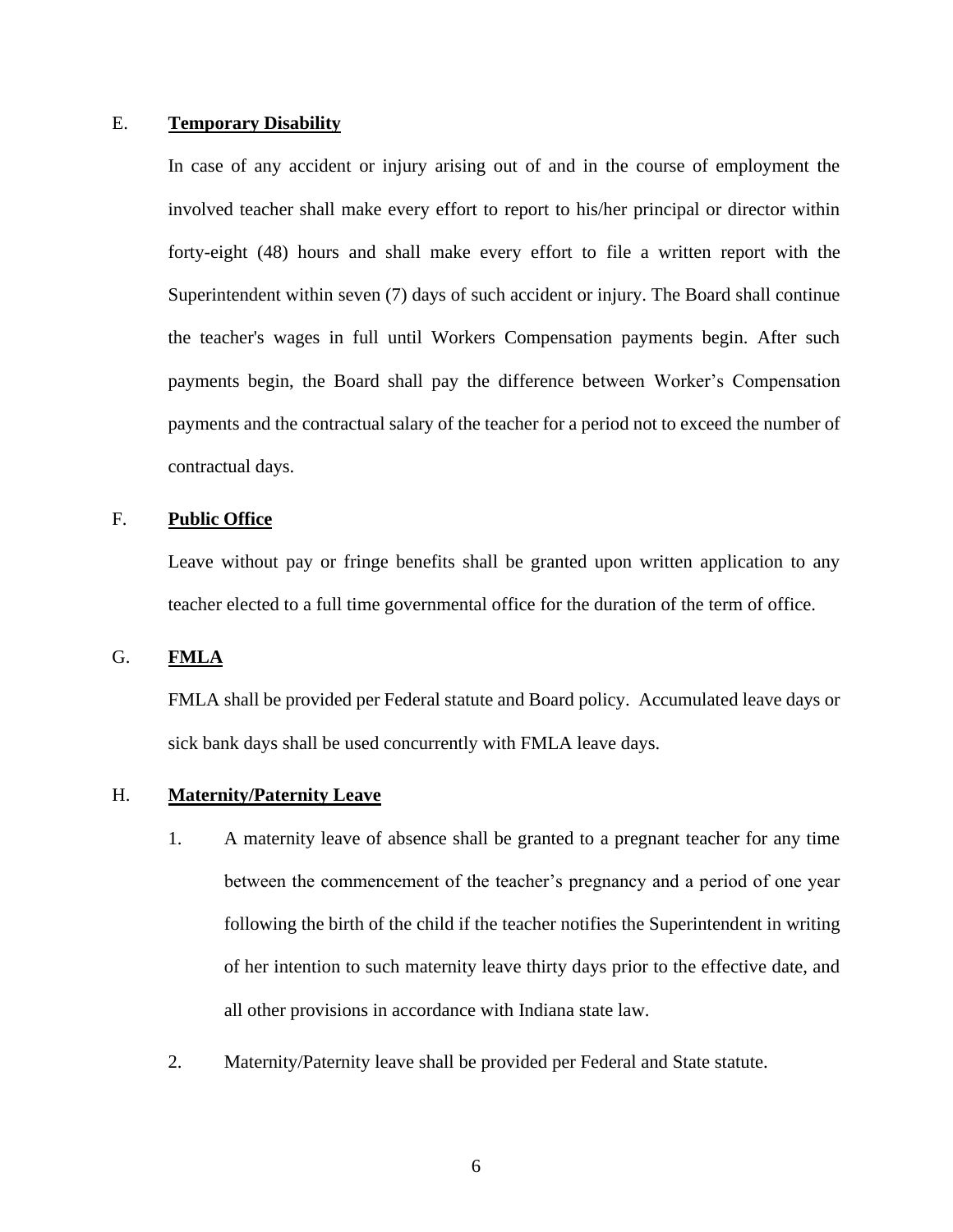- 3. Upon return from leave, the teacher will be assigned to the same position if available or if not, to a substantially equivalent position.
- 4. Teachers shall use any accumulated PTO days concurrently with maternity/paternity leave.
- 5. The teacher shall notify the Superintendent in writing by March  $1<sup>st</sup>$  whether she intends to return to teach in the following semester.

## I. **Presidential Leave**

- 1. The President of Lake Station Federation of Teachers Local 1395 and/or his/her designee(s) shall be provided with up to five (5) school days for the purpose of conducting Federation business provided the Federation pays the cost of the substitute employed to replace the teacher on presidential leave. It is further agreed that the presidential leave days must be taken in at least one half  $(1/2)$  day increments. This leave shall not be deducted from PTO days. The Federation shall pay for the cost of the substitute teacher up to seventy dollars (\$70) if the substitute has a substitute license and up to eighty dollars (\$80) if the substitute has a teacher's license.
- 2. Application for presidential leave shall be made at least forty eight (48) hours in advance with the school principal.

## J. **Sabbatical Leave**

1. Any teacher who has completed ten (10) consecutive years of teaching in the Lake Station Community Schools may apply for sabbatical leave.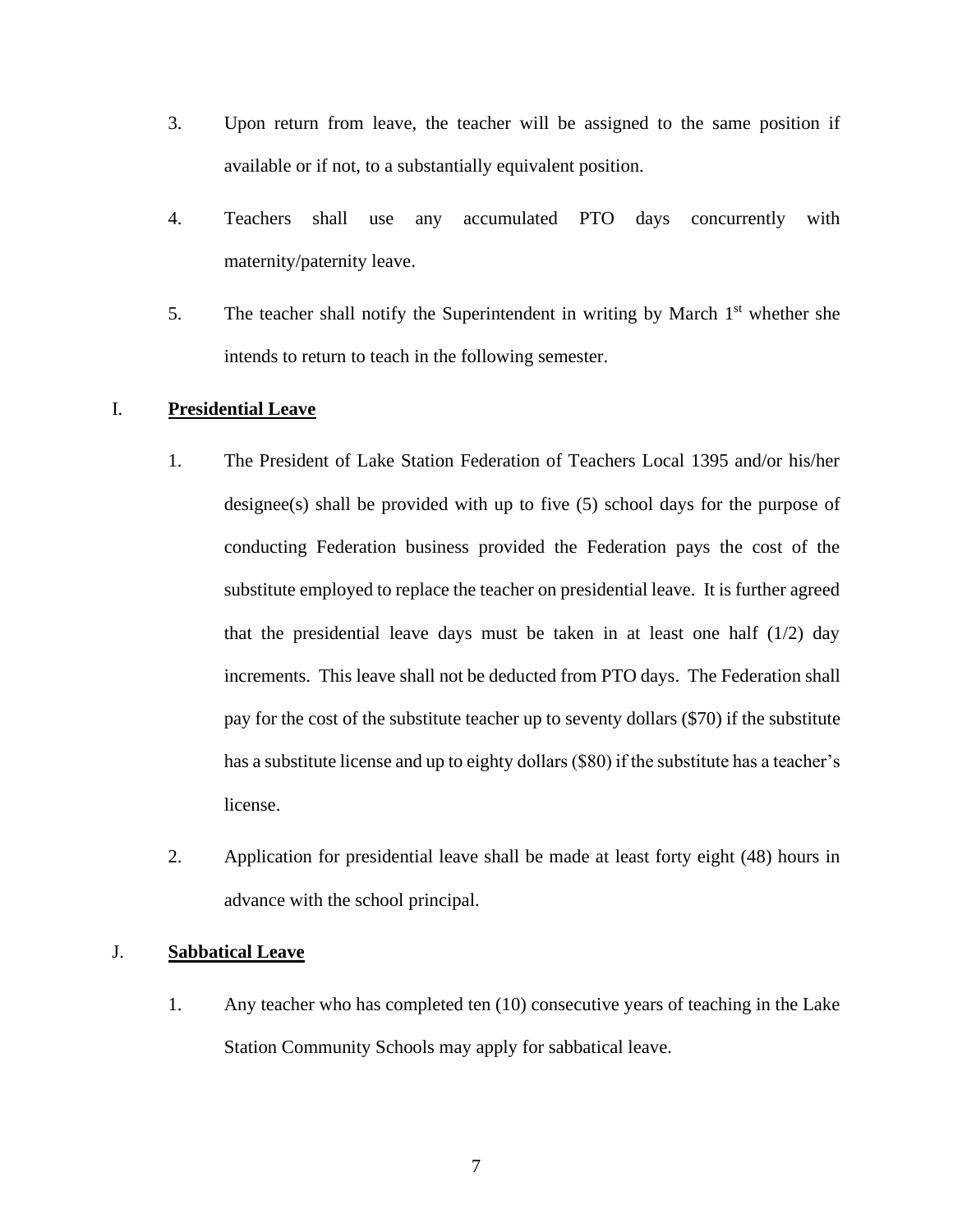- 2. A sabbatical leave shall be granted to permit a teacher to engage in full-time professional student, research, or educational travel, or for any combination of these three purposes in an academic program conducted by an institution of higher learning.
- 3. A plan for such full-time study, research or educational travel shall be submitted with a leave application. All such plans must detail how the sabbatical leave shall benefit the teacher and the corporation. The application for sabbatical leave must be filed with the Superintendent on or before February 15 of the school year preceding the school year for which the leave is required. Notification to those teachers receiving sabbatical leave will be sent prior to March 15 preceding the school year for which the leave was requested. All such sabbatical leave applications must be approved by the Superintendent, and the Superintendent shall make his/her recommendation to the Board. Only applications approved by the Superintendent shall be submitted to the Board.
- 4. Sabbatical leave shall be granted for not less than one (1) year. No more than two (2) nonconsecutive years of sabbatical leave will be permitted during the course of a teacher's career in the Lake Station Community Schools.
- 5. The number of sabbatical leaves available each year shall not exceed one (1) per school year.
- 6. Teachers on sabbatical leave shall not engage in full-time remunerative employment.
- 7. A teacher on sabbatical leave shall be entitled to maintain benefits which he/she was receiving at the time of the sabbatical leave subject to the payment of any

8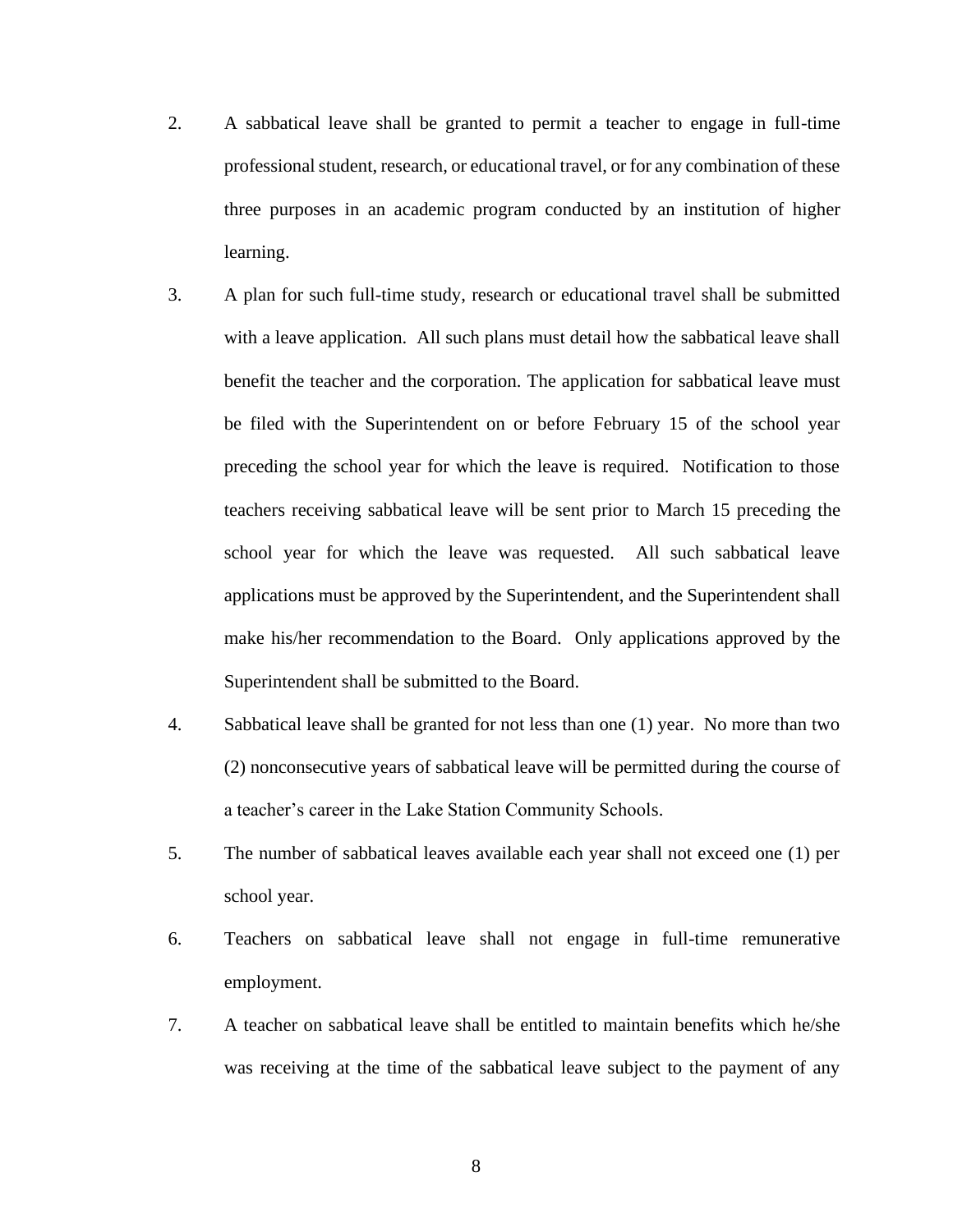premiums or other cost which would be the responsibility of the teacher if she/she was not on sabbatical leave.

- 8. The teacher shall within thirty days (30) days after returning from sabbatical leave, submit a report to the Superintendent concerning the manner in which the leave was used, the specific ways in which the sabbatical leave and its benefit shall be implemented in the teacher's classroom.
- 9. Upon return, a teacher shall receive the same base salary as he/she received in the school year prior to leaving for the sabbatical leave. The teacher will be assured of a teaching position at the beginning of the fall term following his/her leave.

## **ARTICLE V**

#### **INSURANCE**

## <span id="page-11-1"></span><span id="page-11-0"></span>A. **Coverage**

- 1. Medical, dental, and optical plan shall be provided for all teachers. The Board shall contribute ninety percent (90%) of the yearly premium for any teacher who chooses the single plan, or eighty percent (80%) of the yearly premium for any teacher who chooses the family plan. Any teacher at his/her option may elect not to participate in the group hospitalization, major medical, optical, and dental insurance plans and instead receive a yearly payment of one thousand dollars (\$1000) payable at the end of the contract year in one of the tax sheltered annuities from a list agreed upon by the Board.
- 2. All newly hired teachers will have the option of selecting either single or family insurance coverage within the first thirty days of employment. Once the initial enrollment period has passed, teachers may enroll in the Porter County School Employees Insurance Trust if they experience a HIPAA qualifying event.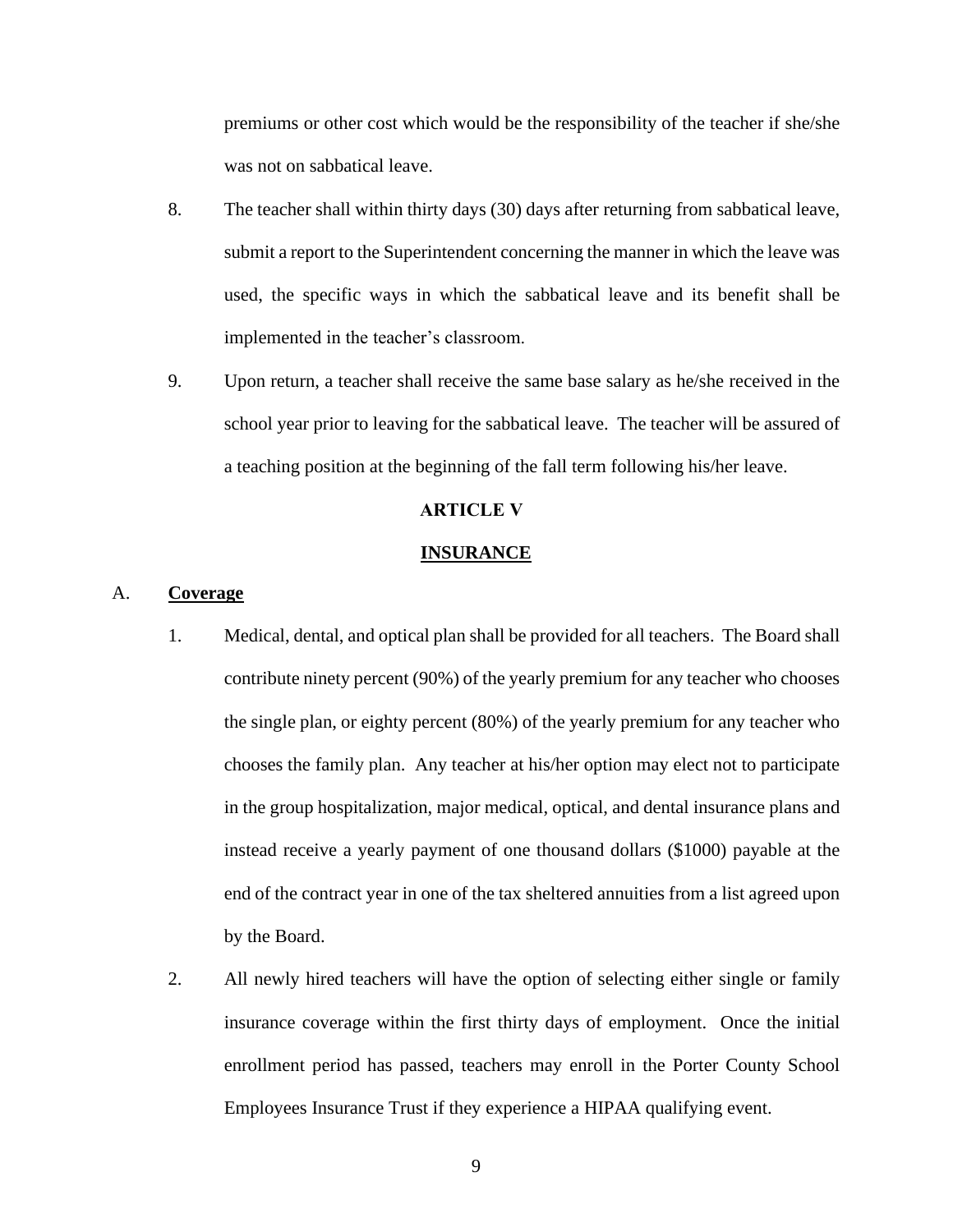#### <span id="page-12-0"></span>B. **Reduced Scheduled Teacher Benefit**

Reduced scheduled teachers may participate in the insurance program provided they work at least 30 hours per week. The Board shall contribute ninety percent (90%) of the yearly premium for any teacher who chooses the single plan, or eighty percent (80%) for any teacher who chooses the family plan.

## <span id="page-12-1"></span>C. **Life Insurance**

The Board will provide fifty thousand dollars (\$50,000) of life insurance coverage to age seventy (70), whereupon the coverage decreases by one-half, for each teacher at a cost of one dollar (\$1) per year per teacher.

#### **ARTICLE VI**

### **SICK LEAVE BANK**

<span id="page-12-2"></span>The primary purpose of the sick leave bank is to give a teacher extended income protection in the event of a serious medical occurrence. It is also designed to provide maximum benefit to teachers who have utilized their PTO days in a professional manner. It is not designed to provide additional PTO days for use by all teachers. New teachers shall receive a sick leave bank application at the time of first employment.

A Sick Leave Bank Committee composed of an administrator and teacher from each building, as well as the Federation President or designee, and Superintendent or designee, shall establish procedure for and administer the program. The chairperson of the committee will alternate between the Superintendent on odd years and Federation President on even years.

#### <span id="page-12-3"></span>A. **Eligibility**

1. Any teacher employed by the Lake Station Schools is eligible to participate in the bank.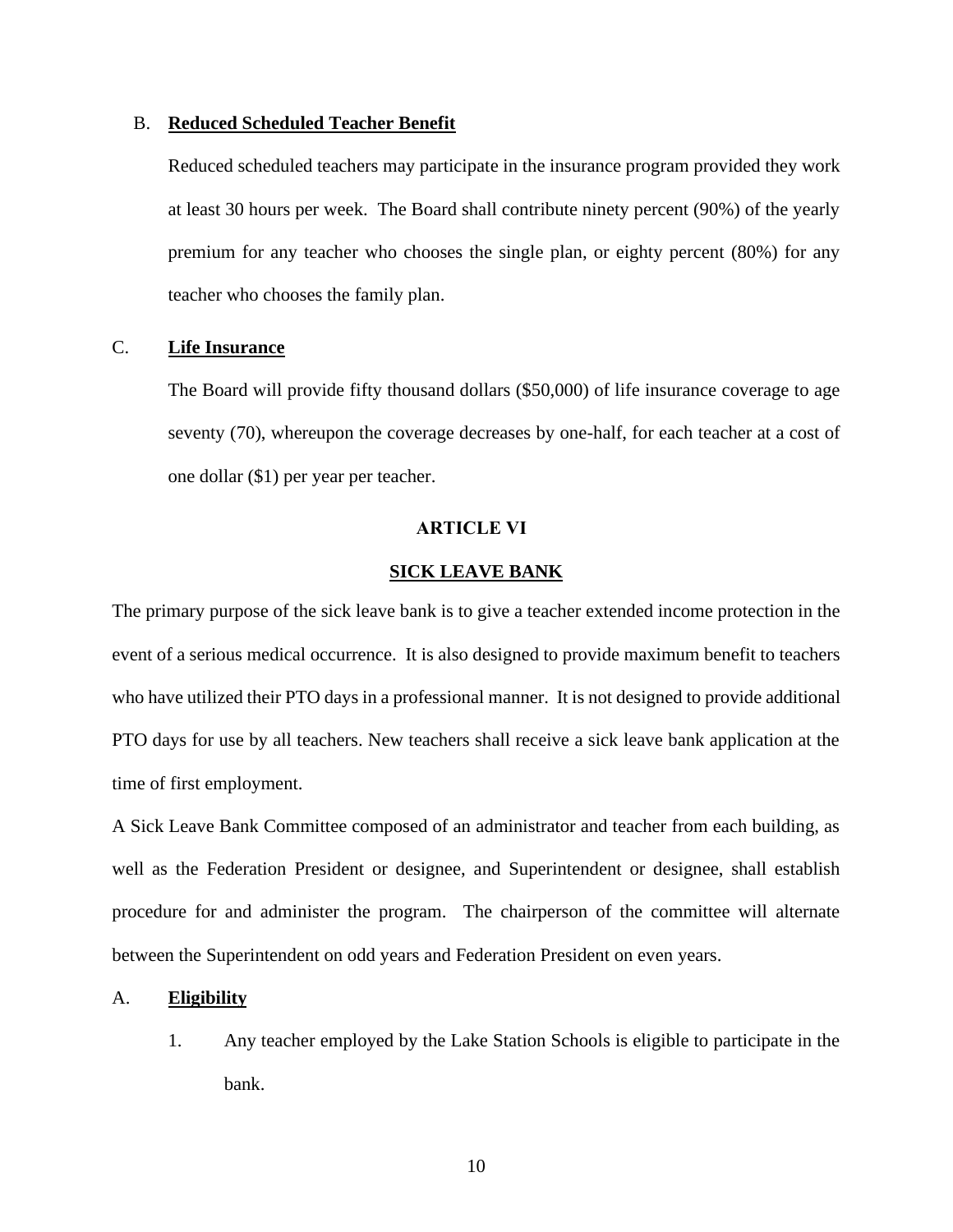- 2. Attendance history may be scrutinized by the Sick Leave Bank Committee.
- 3. A contribution of one (1) PTO day is required to join the bank. An additional day will be required when the total days in the bank falls below thirty (30). Participants will be notified by the Superintendent's Office of the additional assessment and those members who sign the authorization to contribute an additional day to the bank will continue to participate in the bank.
- 4. Newly contracted teachers may join the Sick Leave Bank at the time they are employed. All other teachers who are not members of the bank may join during the enrollment period from start of school to September 15 each year.
- 5. PTO days donated to the bank are considered a permanent donation to the bank.

## <span id="page-13-0"></span>B. **Criteria for Use of the Bank**

- 1. The applicant must be a current participant in the bank.
- 2. All PTO days previously accumulated by the applicant must be exhausted.
- 3. The request for withdrawal of days from the bank must be made on the appropriate form and submitted to the Sick Leave Bank Committee. If a member is incapacitated and cannot make application for withdrawal, the payroll clerk will notify the Federation President when sick days are exhausted. The Federation President will then notify next of kin or legal guardian of the existence of the Sick Leave Bank. It will then be his/her responsibility to apply to the Sick Leave Bank. An application will accompany the notice.
- 4. The Sick Leave Bank Committee, with the approval of the Board of School Trustees, will grant at their discretion up to a maximum of thirty (30) days. Days will be granted in blocks of five (5) days up to the maximum of thirty (30) days per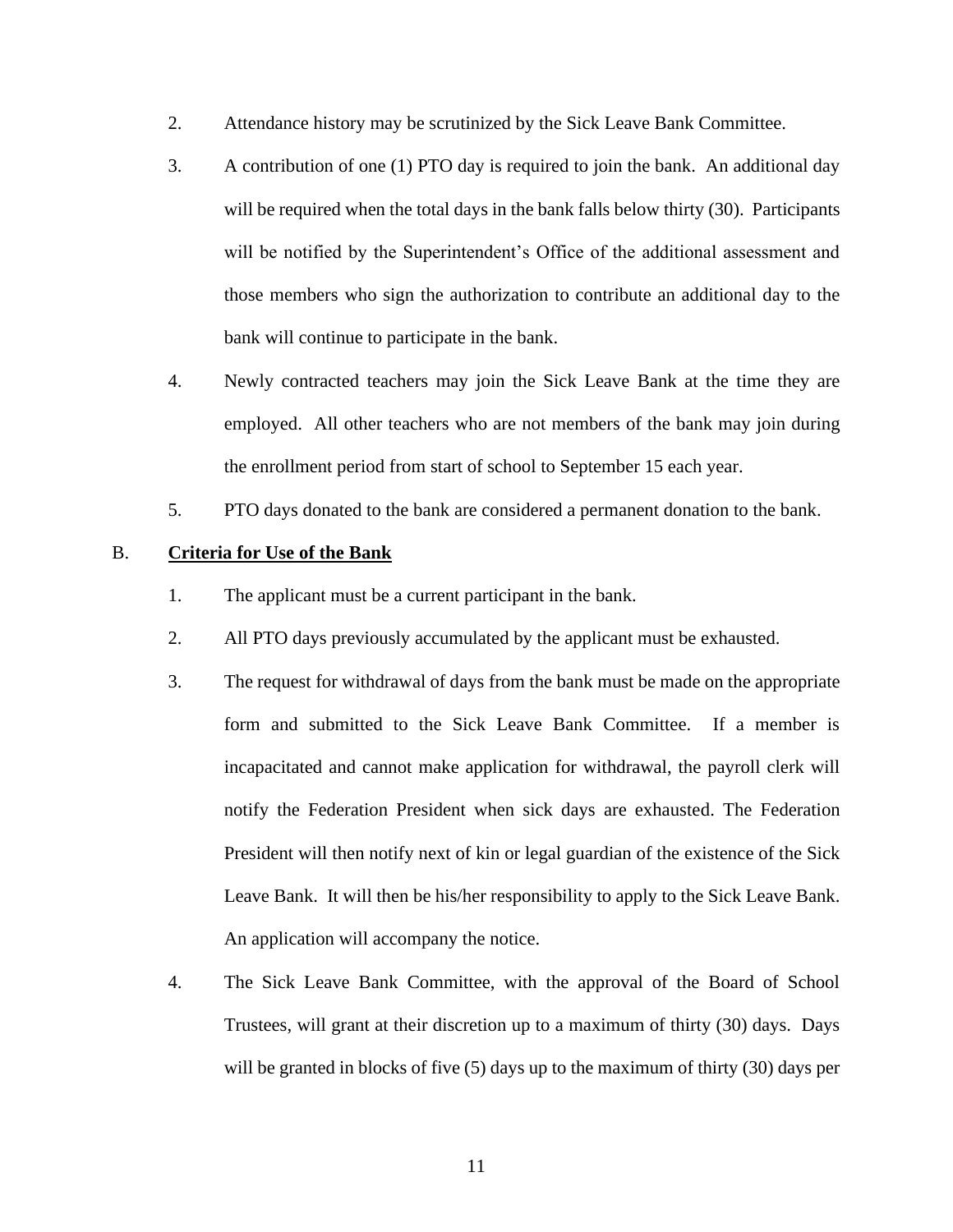school year. Teachers may reapply during the same school year as long as they have not met their maximum days.

Should a teacher who has requested days from the Sick Leave Bank return to work prior to using all the days given by the bank, the unused days shall be returned to the bank. Such an accounting shall be made by the Sick Leave Bank Committee and the Committee shall in turn update the payroll clerk of the teacher's remaining days.

- 5. It is understood that the Sick Leave Bank is intended for recovery from serious illnesses and injuries of the teacher. Examples of serious illnesses include, but are not limited to cancer, heart, leukemia, diabetic complications, kidney, operations, hospitalization due to accidents, loss of limb or physical senses.
- 6. The Sick Leave Bank Committee may require the applicant to submit a written statement from the applicant's doctor indicating the prognosis for returning to work.
- 7. Teachers on leave due to pregnancy will not be eligible to withdraw days from the bank, unless complications arise necessitating an extended medical leave.
- C. Upon resumption of employment, said teacher will repay days owed (number of days borrowed minus number of days contributed), at the rate of two (2) PTO days per year. Said teacher must also continue to contribute one (1) PTO day when requested to remain a member of the Sick Leave Bank. Members of the sick leave bank who are unable to contribute days to the bank when it is depleted, shall be required to contribute appropriate day(s) to the bank as soon as they are earned, in order to remain members in good standing of the bank. If a member retires before his/her debt is repaid, the remainder of the debt will be waived.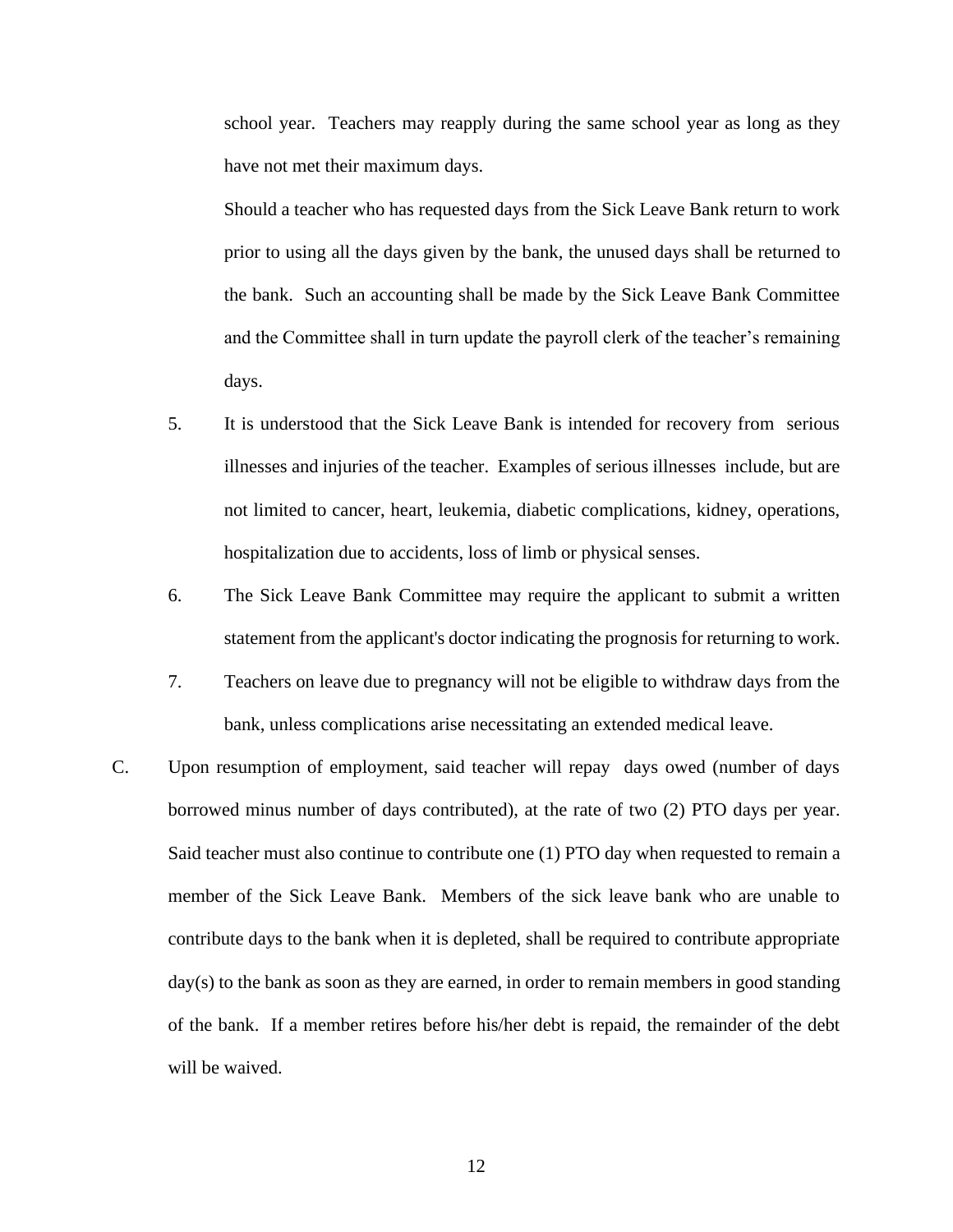- D. Any member wishing to withdraw from the sick leave bank must repay any PTO days owed to the bank. Any member who withdraws may re-enroll with the understanding that they must pay all days owed to the bank during their period of absence.
- E. Any days remaining in the sick leave bank at the end of a school year, will be carried over to the bank for the next school year.
- F. The Sick Leave Bank Committee shall inform the Federation and the School Corporation in writing of any decision of the Committee granting or denying a request to withdraw from the sick leave bank and the need to have additional contributions made due to the total number of days falling below thirty (30). In addition, the School Corporation and Federation will receive a written accounting of the number of days donated, used, and remaining in the sick leave bank at the close of each school year.
- G. The Sick Leave Bank Committee may in its discretion grant a request from a teacher, to whom the Committee has already approved the maximum of thirty (30) days, for up to thirty (30) additional days (for a total of sixty (60) days in a school year), provided:
	- 1. the teacher continues to meet all eligibility and criteria factors for use of days from the Sick Leave Bank as provided in this Article VI, and
	- 2. the additional days are voluntarily donated from other teachers' PTO days, and

provided, further, that such other teachers may donate no more than two (2) PTO days in a school year toward all such requests for additional days. Donated PTO days will be directed by the donating teacher toward a specific request. The Sick Leave Bank Committee will coordinate such voluntary donations and approved additional bank days with the payroll clerk.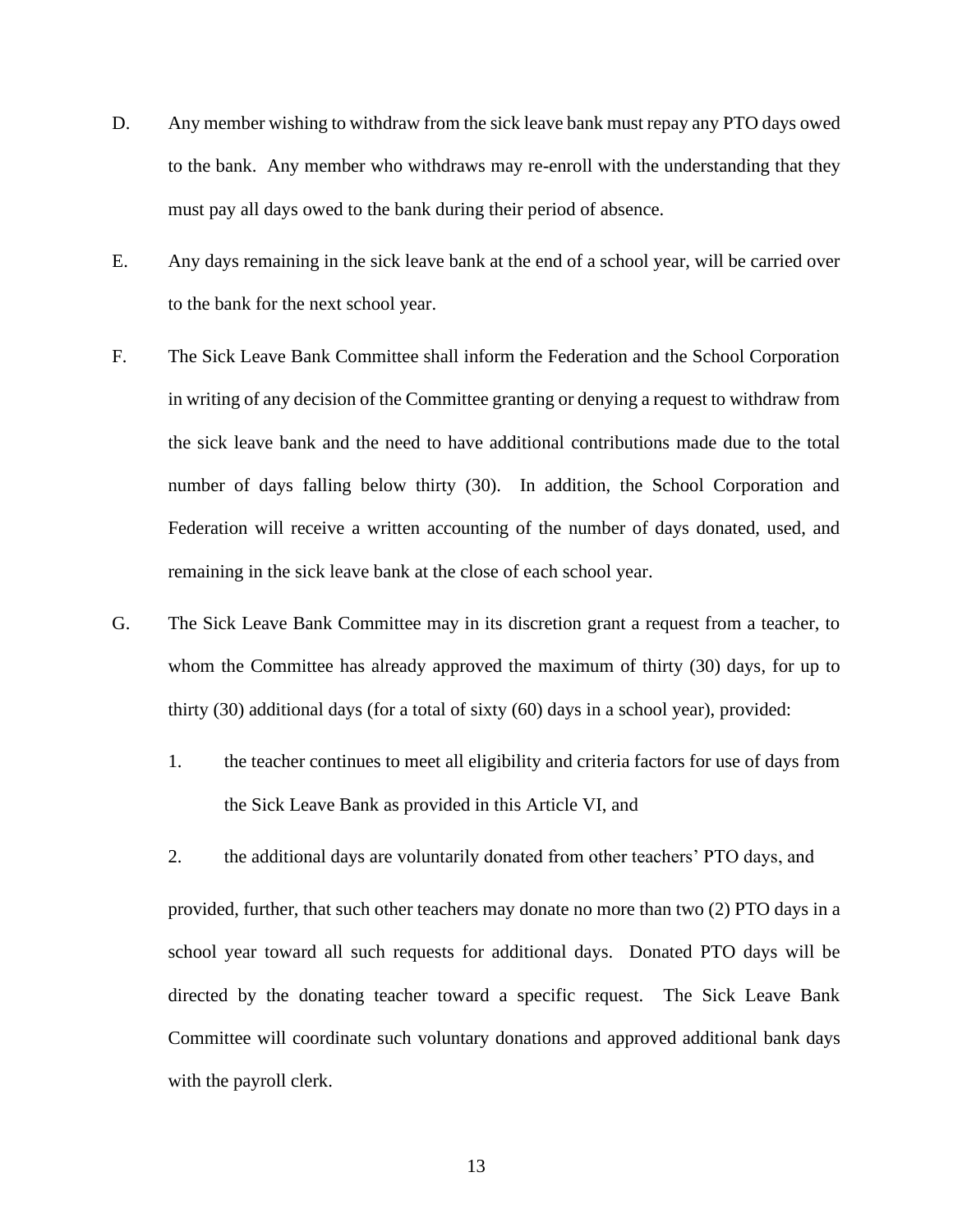#### **ARTICLE VII**

#### **401(a) PLANS**

<span id="page-16-0"></span>Lake Station Community Schools will maintain a qualified Section 401(a) Annuity Plan, hereinafter referred to as the "401(a) Plan", for all teachers who are employed on a regular teacher's contract.

#### <span id="page-16-1"></span>A. **Benefits**

- 1. The District will contribute an amount equal to 1.5% of the teacher's annual base salary to a Section 401(a) plan for all teachers who have contributed an equal amount to a 403(b) account.
- 2. District contributions will be made quarterly.

## <span id="page-16-2"></span>B. **Distribution of Benefits**

- 1. Contributions to the teacher's 401(a) Plan will be considered to be vested after five (5) years of participation by the teacher in the plan or at retirement.
- 2. In case of death of the teacher, the current amount in the teacher's 401(a) account will be payable to the designated beneficiary if the account vesting requirement has been met.
- 3. Contributions and earnings of the teacher's 401(a) Plan account shall remain in the 401(a) Plan until vesting and until one of the qualifying events of death, permanent disability, or termination of employment occurs making it possible for the individual to withdraw or transfer funds.
- 4. Should a teacher die or leave employment with the District prior to the vesting of his/her 401(a) Plan account, the amount in the account will be considered forfeited and be applied to the District's contribution obligation.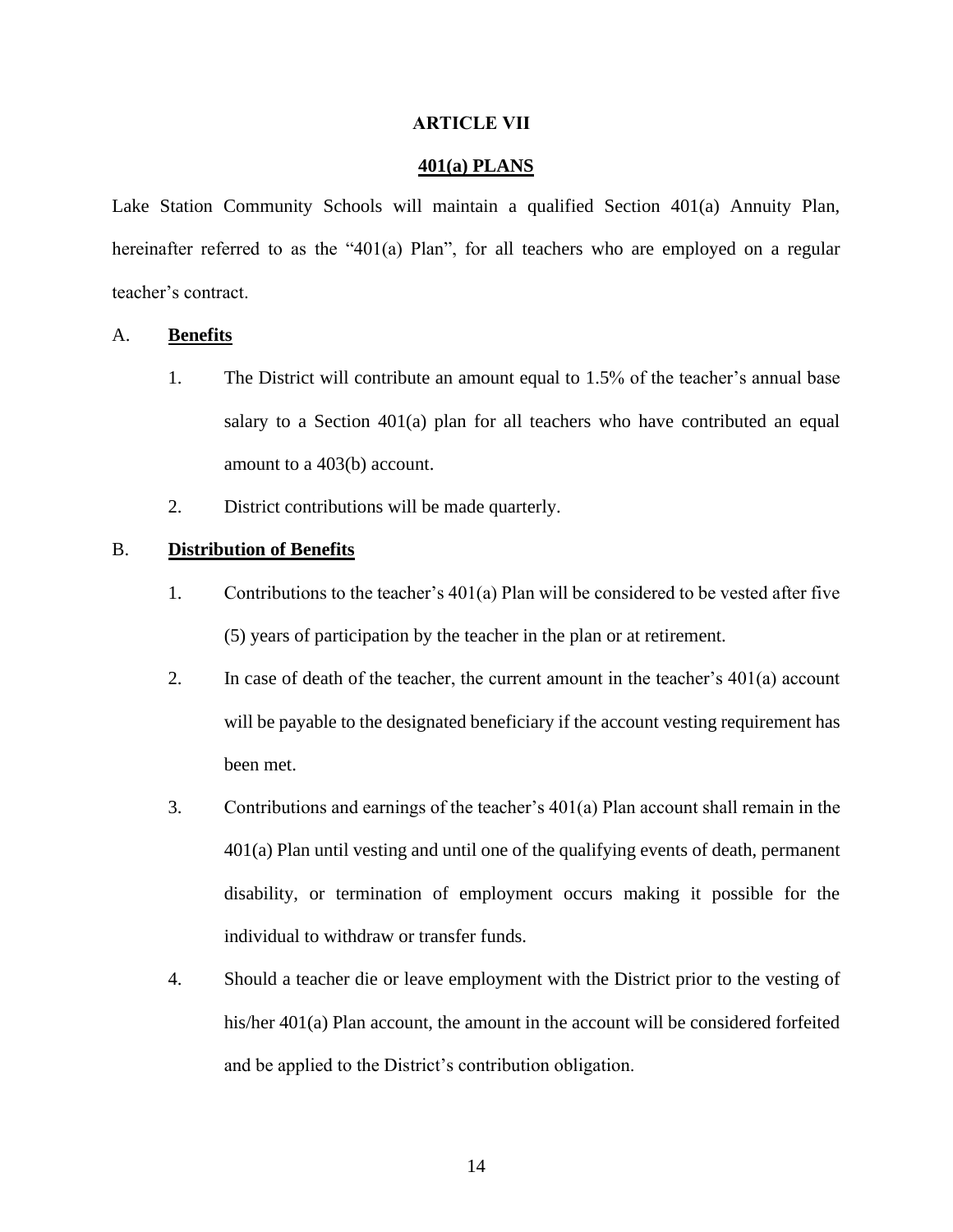- 5. Each teacher shall direct the investments of his/her individual 401(a) Plan account from a list of investment options available from the annuity administrator.
- 6. The vendor for the 401(a) Plan shall be selected by the Board of School Trustees of the Lake Station Community Schools after consultation with the Federation.

## **ARTICLE VIII**

#### **RETIREMENT AND SEVERANCE BENEFITS**

## <span id="page-17-1"></span><span id="page-17-0"></span>A. **General Provisions**

- 1. All retirements must begin at the beginning of the school year with notification in writing of retirement given to the Superintendent no later than January 31 of the year of retirement. Exceptions may be made in case of serious illness or disability by an appeal made to the Superintendent.
- 2. If a retiree so chooses, he/she may continue until age sixty-five (65) to participate in a group health insurance program available to active teachers by paying the monthly premium in advance in the Office of the Superintendent.
	- a. The type of classification of insurance coverage, either single or family, shall remain the same as when the teacher retired except that at the request of the teacher, family coverage may be changed to single coverage. However, single coverage may not be changed to family coverage.
	- b. The surviving spouse of a retiree may continue to participate as a single member in the group health insurance plan to age 65 if that spouse was a continuous member of the plan. Should the insurance carrier refuse to cover the surviving spouse, the Board will be under no obligation to provide insurance.
	- c. Health insurance is a qualified benefit under Section 125 of the Internal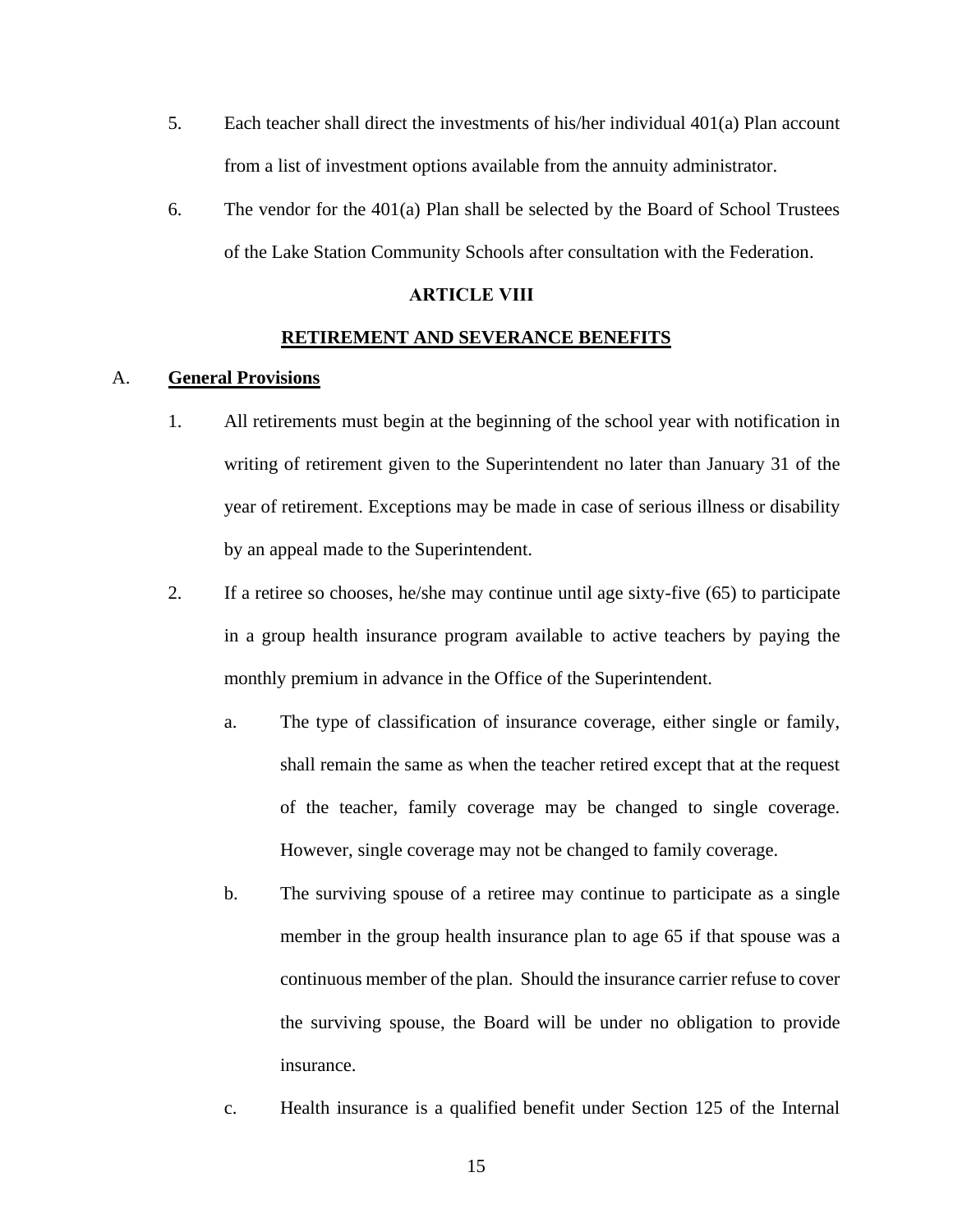Revenue Code of 1986 (hereinafter referred to as Section 125). Retirees may use part or all of their available Section 125 Benefit to pay for health insurance premiums.

- 3. If a retiree so chooses, he/she may continue life insurance coverage at the level of \$25,000 until age sixty-five (65) by paying the annual premium in advance to the Superintendent's Office.
	- a. Life insurance is a Section 125 qualified benefit.
	- b. Retirees may use all or part of their Section 125 Benefit to pay for life insurance premiums.
- 4. A contractual agreement will be made between the retiree and the school corporation regarding the continuation of insurance as set forth in this article if such election is made.
- 5. The Board and the Federation agree that if the provisions of Article VIII become financially problematic, the Board will provide the Federation with one hundred eighty (180) contractual days written notification of termination. A retirement committee of teachers and administrators will then be formed to review the retirement program and recommend changes prior to the start of the next contract negotiations.

#### <span id="page-18-0"></span>B. **Benefits**

Benefits paid in 2020 and 2021, respectively, will be limited to a maximum of two teachers who submit such notice. All other teachers who submit such notice shall receive benefits in the subsequent June as outlined below. (If more than two teachers submit notice by January 31 of a particular year, the Federation will determine the two who shall receive benefits in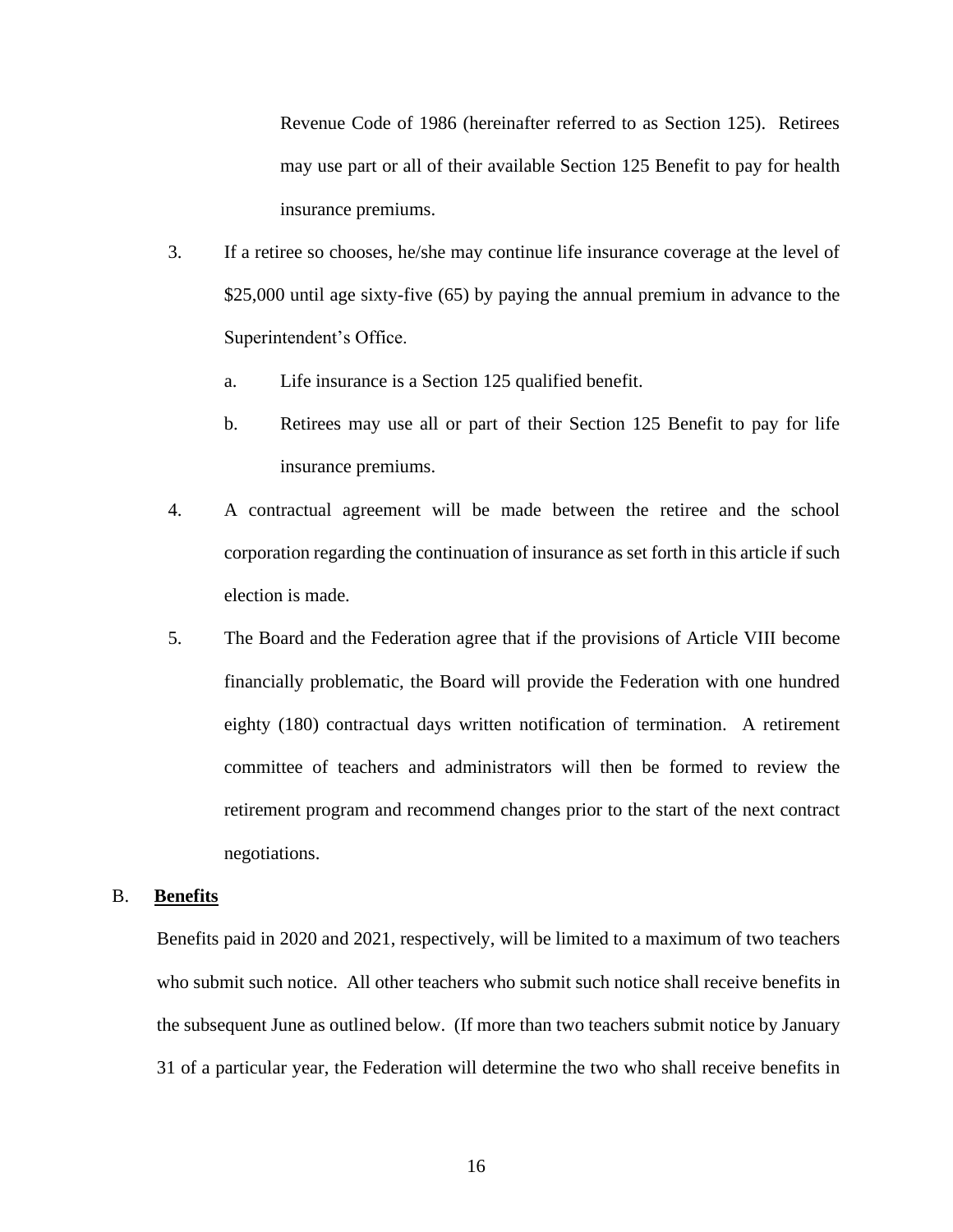that year).

Failure to provide written notice by January 31<sup>st</sup> of the year of retirement shall disqualify a teacher from receiving these benefits.

Teachers shall receive the following retirement/severance pay benefits:

- 1. Eligibility To be eligible for retirement and severance pay, a teacher must have fifteen (15) years of service with the Lake Station Community Schools as of the last day of the regular school term as specified in the school calendar and as adopted by the Board of School Trustees.
- 2. Benefits
	- a. Beginning with his or her sixteenth  $(16<sup>th</sup>)$  year of service with the Lake Station Schools, a teacher will be credited with \$600 towards his or her retirement severance benefit. The teacher will then continue to accumulate an additional  $$100$  for each additional year of service (See Table  $1 - \text{Years}$ ) of Experience in Lake Station below).

| Years of Experience | Payment |
|---------------------|---------|
| 16                  | \$600   |
| 17                  | \$700   |
| 18                  | \$800   |
| 19                  | \$900   |
| 20                  | \$1,000 |
| 21                  | \$1,100 |
| 22                  | \$1,200 |
| 23                  | \$1,300 |
| 24                  | \$1,400 |
| 25                  | \$1,500 |
| 26                  | \$1,600 |
| 27                  | \$1,700 |
| 28                  | \$1,800 |
| 29                  | \$1,900 |
| 30                  | \$2,000 |
| 31                  | \$2,100 |
| 32                  | \$2,200 |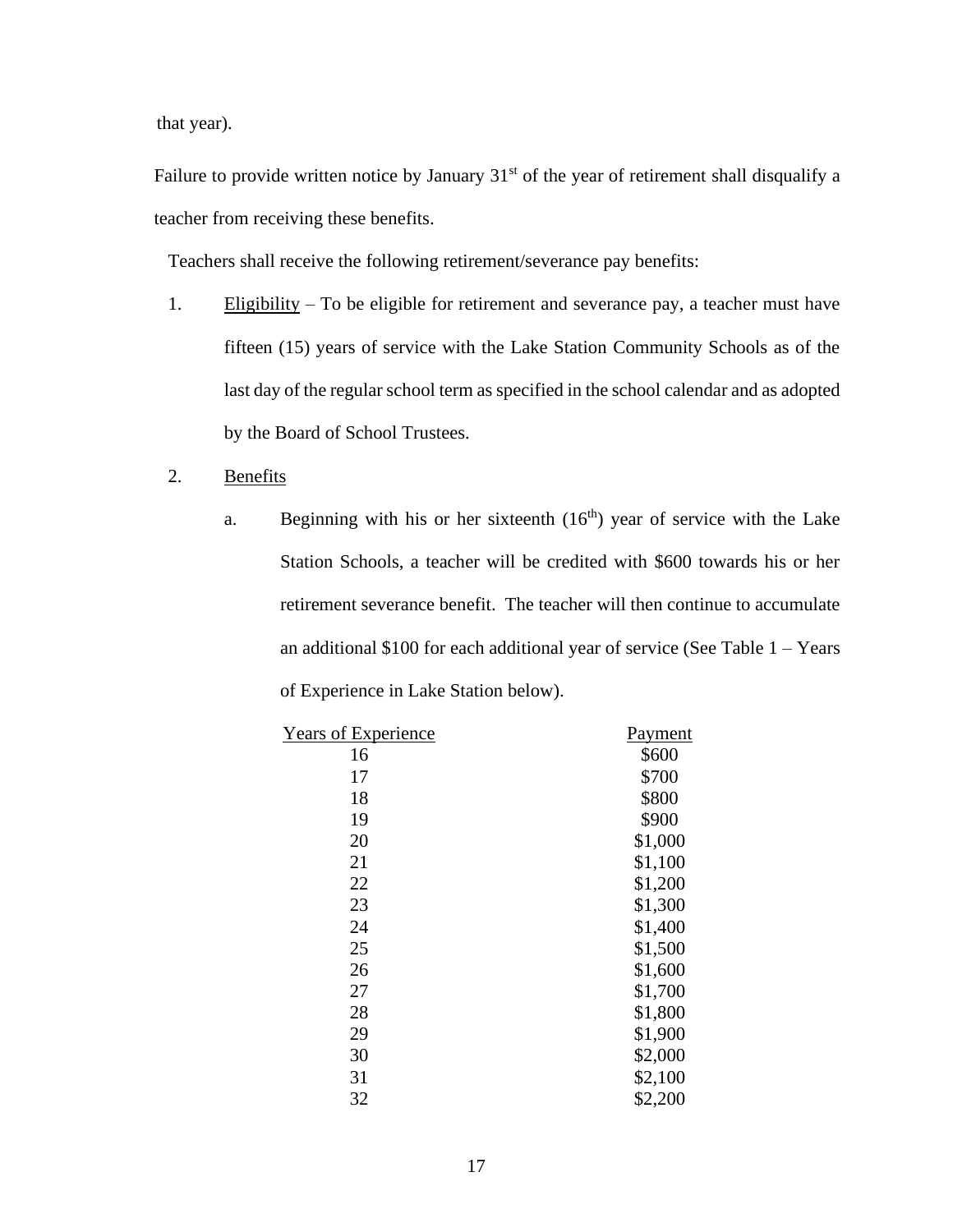| 33 | \$2,300 |
|----|---------|
|    |         |
| 34 | \$2,400 |
| 35 | \$2,500 |
| 36 | \$2,600 |
| 37 | \$2,700 |
| 38 | \$2,800 |
| 39 | \$2,900 |
| 40 | \$3,000 |
|    |         |

b. Accumulated PTO days will be compensated at the rate of \$2.00 per each year of service times a percentage of the number of accumulated leave days

in the following manner:

16-20 years of service  $= 40\%$  of accumulated leave 21-29 years of service  $= 60\%$  of accumulated leave  $30-35$  years of service =  $80\%$  of accumulated leave 36-40 years of service  $= 100\%$  of accumulated leave

- c. For the purposes of retirement/severance pay, teachers may accumulate up to one hundred and fifty (150) leave days.
- 3. Distribution of Benefits
	- a. Two Thousand Dollars (\$2000) of Retirement/Severance benefits will be paid in June of the year of retirement.
	- b. Teachers may elect to have their benefits divided in two (2) installments; the first in June of the year of retirement and the second in the following January.
	- c. Severance shall be capped at ten thousand dollars (\$10,000) per individual employee.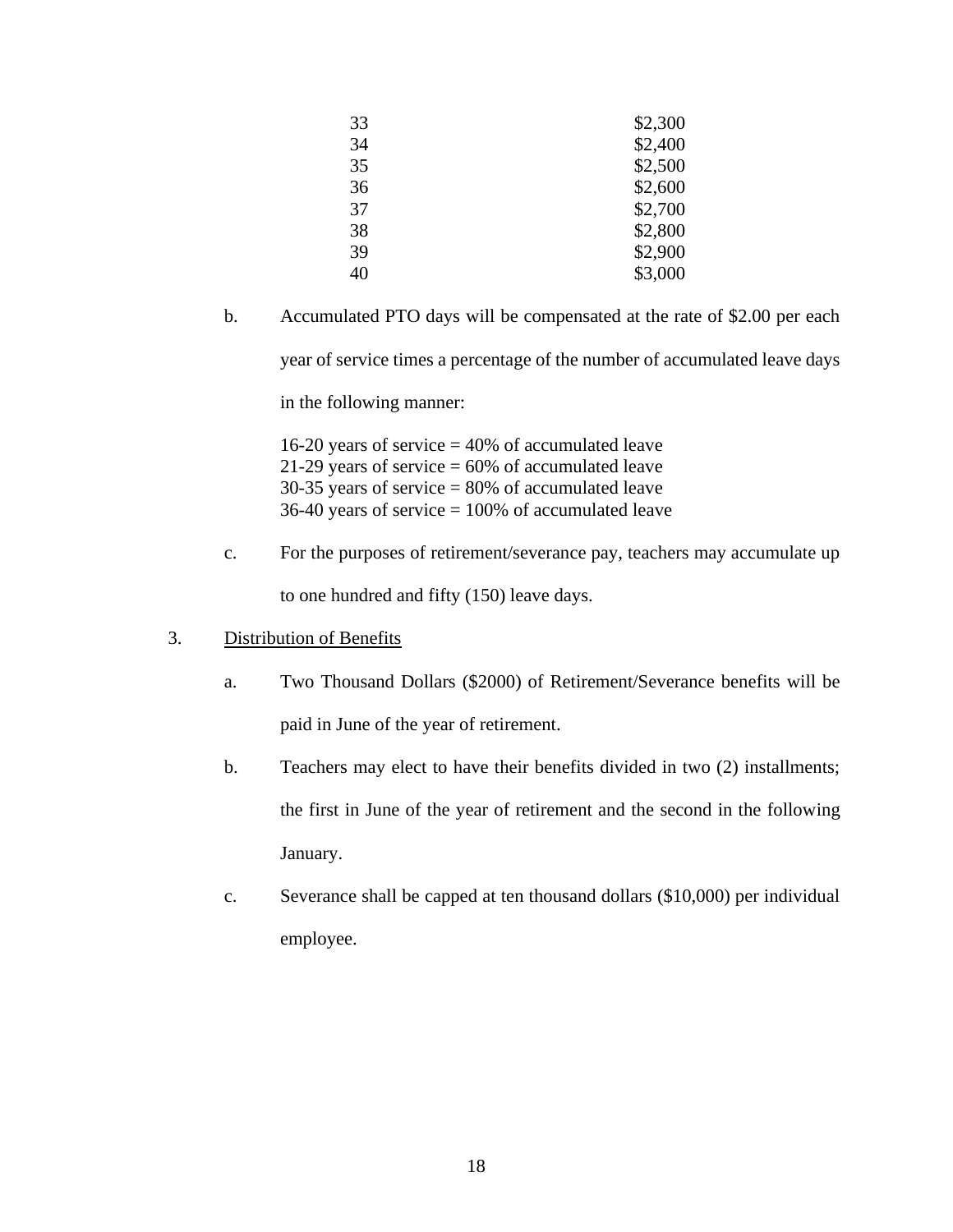#### **ARTICLE IX**

## **EXTRA-CURRICULAR SALARY SCHEDULE**

<span id="page-21-0"></span>The extra-curricular salary schedule shall become part of this Agreement as Appendix II. Final checks will not be dispensed until all responsibilities have been met and the building principal notifies the Business Office.

## **ARTICLE X**

## **COMPENSATION**

- <span id="page-21-2"></span><span id="page-21-1"></span>A. Board agrees to pay teachers' three percent (3%) contribution to the Indiana State Teachers Retirement Fund.
- B. The Board will pay the cost of statutorily required periodic expanded criminal history checks of teachers.
- <span id="page-21-3"></span>C. **Salary Range**

1. The Salary Range for 2019-2020 is \$39,500 to \$61,952, exclusive of increases provided herein.

2. The salary range for 2020-2021 is \$40,500 to \$62,952, exclusive of increases provided herein.

D. **New Hire Salary Range.** The minimum base salary for 2019-2020 is \$40,500. The minimum base salary for 2020-2021 is \$41,500. Every effort will be made to hire new teachers at the district's current minimum base salary; however, new teachers to the district with or without prior teaching experience may be hired at rate either lower than or commensurate with their experience (compared to currently employed teachers), but within the current salary range for returning teachers, as determined in the Superintendent's discretion. The salary for hard to fill positions will be determined as follows: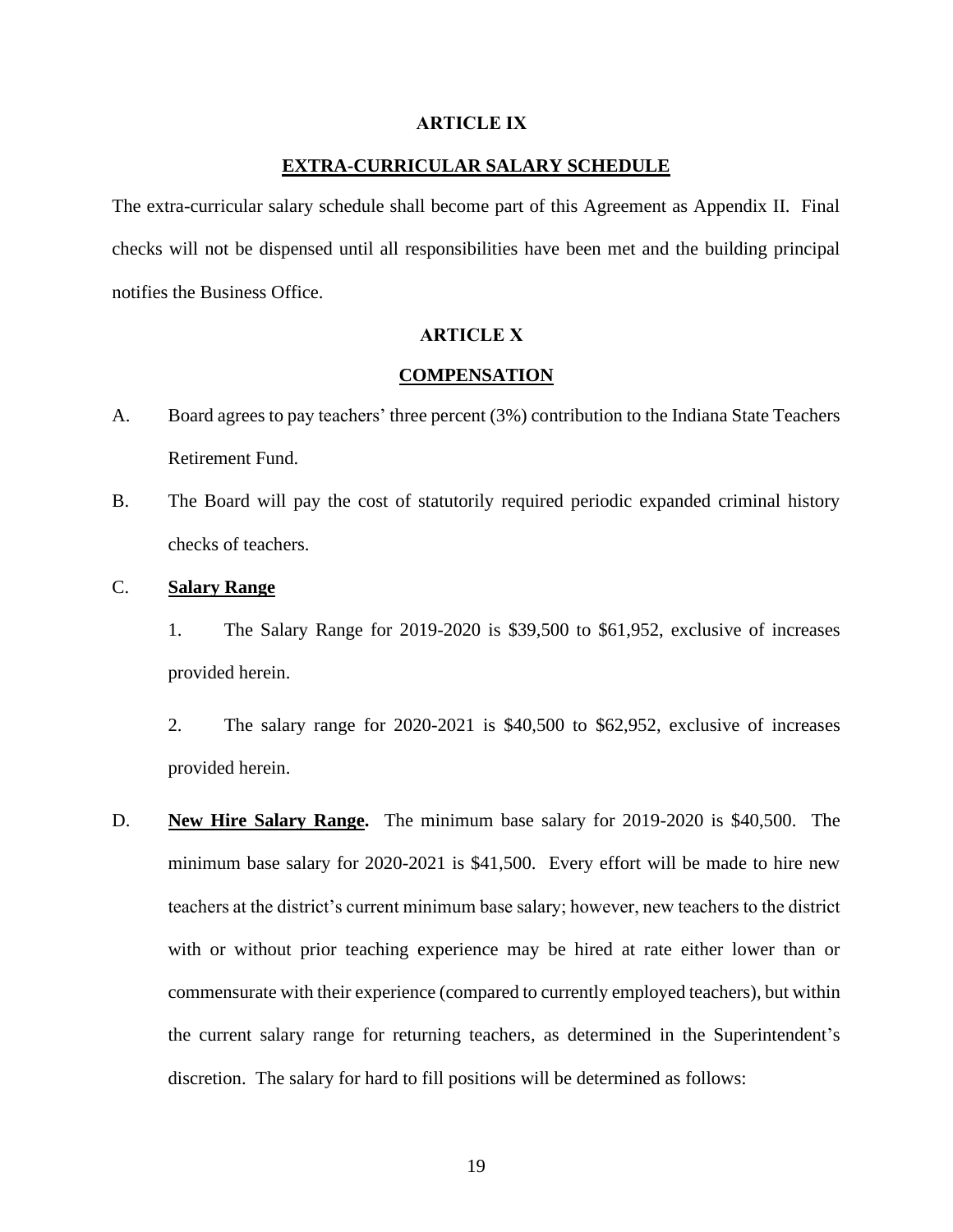- 1. A "hard to fill position" occurs whenever a vacancy for a teaching position is posted and either no applications are received or the applicants who do respond are deemed unacceptable by the Superintendent to fill the position.
- 2. Whenever the Superintendent determines that a vacant teaching position meets the criteria of being "hard to fill," the Superintendent shall notify the President of the Federation. Upon notification, the Superintendent shall have the exclusive authority and discretion to seek a qualified person for the hard to fill position and the Superintendent shall be allowed to offer such person a salary so that a person may be secured to fill this position. It is agreed that the salary offered may be different and greater than that paid to existing teachers with commensurate experience and degrees but within the current salary range.
- 3. The salary offered shall be considered this teacher's base salary.

### <span id="page-22-0"></span>E. **2019-2010 Compensation Plan**

The Compensation Plan applies to all eligible teachers, as defined below. Increases to the base salary shall be based upon the factors described below:

- 1. Eligibility. Any teacher receiving a performance rating of Ineffective or Needs Improvement in the immediately prior school year shall not be eligible to receive any increase in compensation. A teacher must be in the employment of Lake Station Community Schools at the time of distribution to receive any increase.
- 2. Evaluation. An eligible teacher rated as Highly Effective or Effective in his or her performance evaluation for the immediately prior school year from Lake Station Community Schools shall receive an increase to base salary of \$1,000.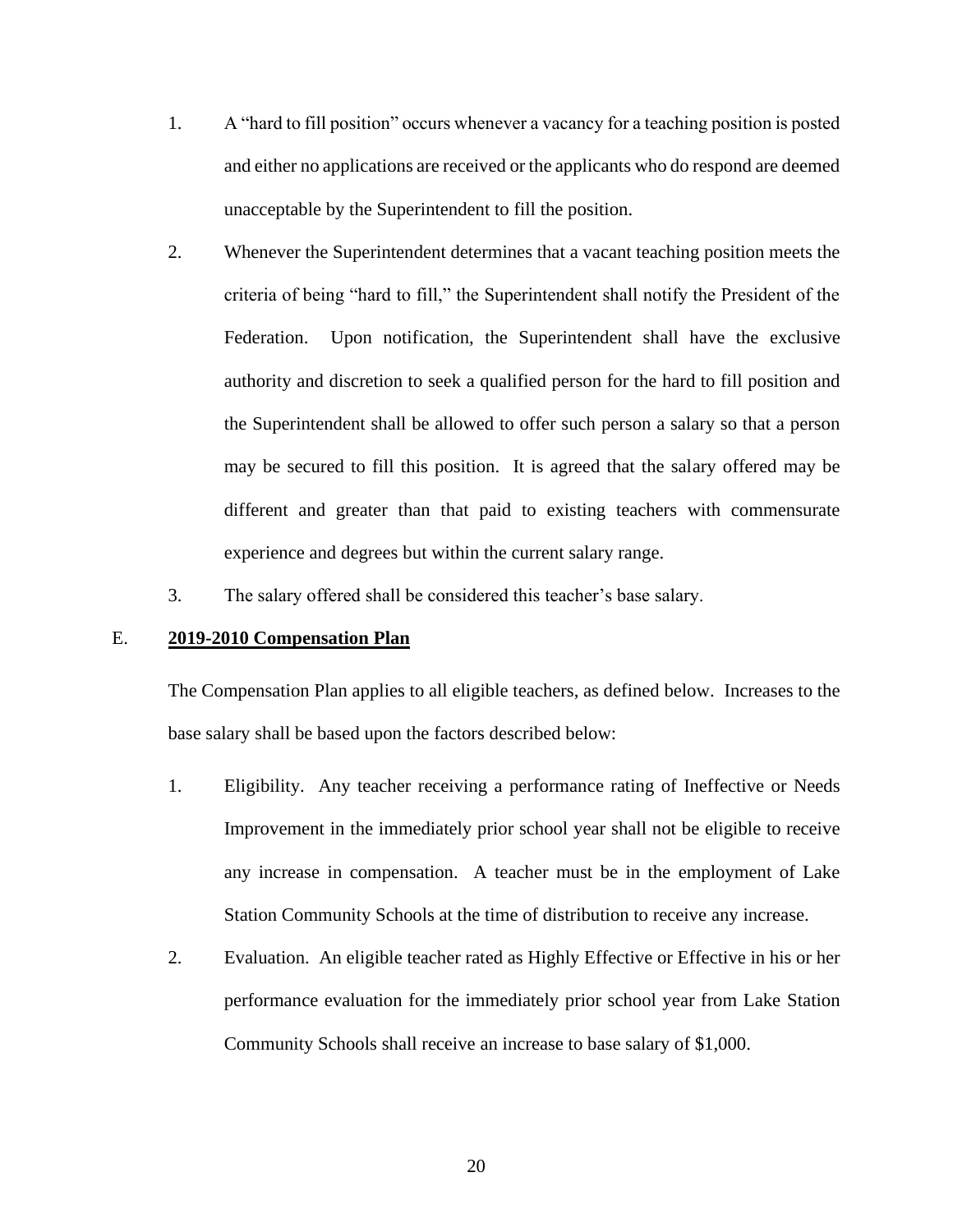3. Academic Needs. In order to retain teachers important to the district to ensure educational continuity and to recognize loyalty to Lake Station Community Schools, after the increase provided in Article X, Section (E)(2) above, an eligible teacher shall receive an increase to base salary to the applicable minimum salary as shown in the table below. Variations for minimum salary are based on years of service to Lake Station Community Schools, not all years of teaching experience. If the teacher's base salary, after the increase provided in Article X, Section  $(E)(2)$ above, exceeds the applicable minimum salary amount, the teacher will not receive a base salary increase for the Academic Needs factor. A year of service at Lake Station Community Schools is defined as a minimum of 120 days in "pay status" per TRF. (The exception is for those staff members who may be on approved FMLA or ADA leave).

| <b>LSCS YEARS</b> | MINIMUM  |
|-------------------|----------|
| 1                 | \$41,250 |
| 2                 | \$41,600 |
| 3                 | \$42,200 |
| $\overline{4}$    | \$42,800 |
| 5                 | \$43,000 |
| 6                 | \$43,200 |
| $7 - 8$           | \$43,600 |
| $9 - 11$          | \$44,500 |
| $12 - 13$         | \$46,250 |
| $14 - 15$         | \$47,300 |
| $16-17$           | \$48,500 |
| 18-19             | \$49,600 |
| 20-29             | \$50,700 |
| $30+$             | \$56,000 |

4. Redistribution. In the event that there are funds that were otherwise allocated for increases for teachers rated ineffective or needs improvement or who have left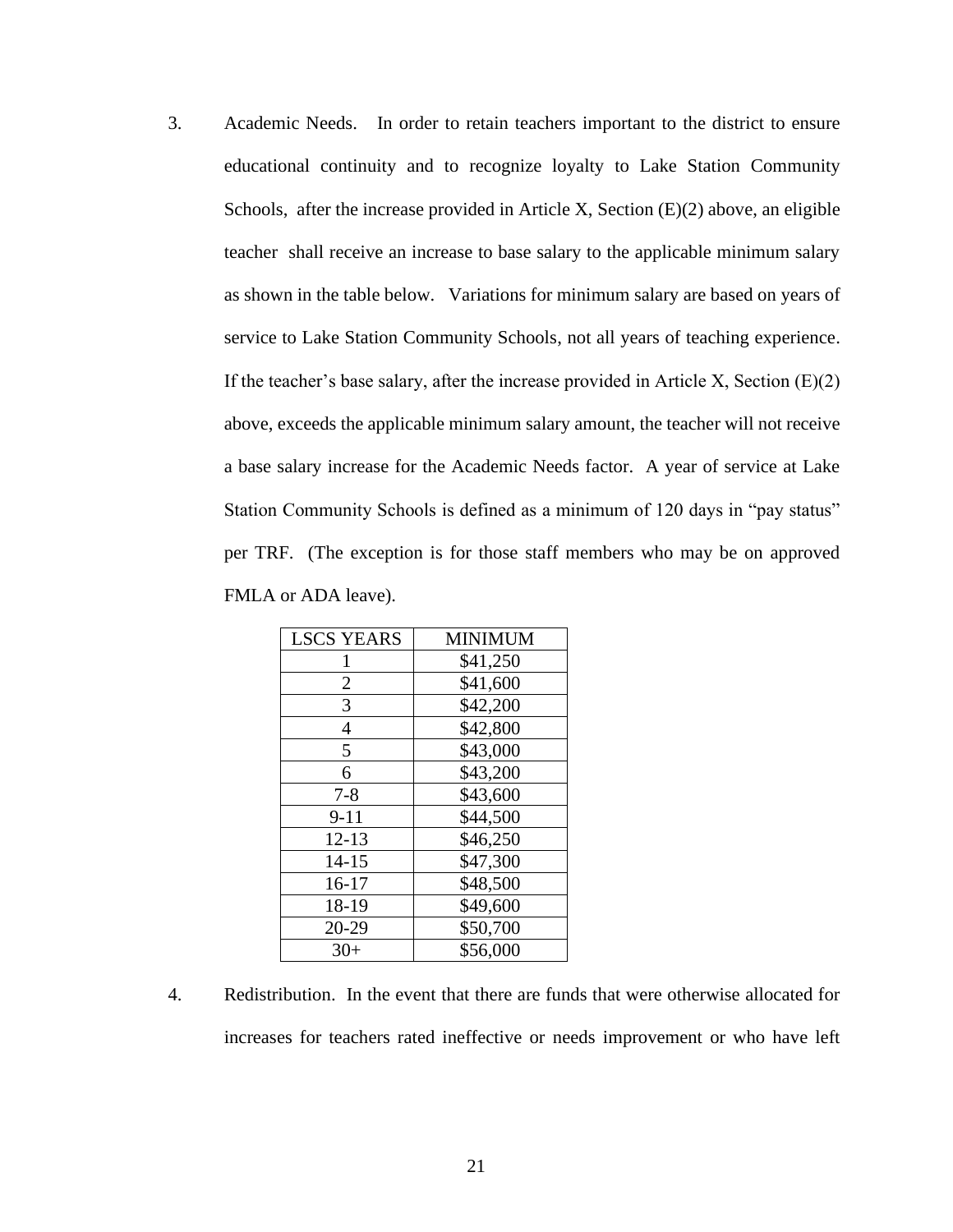employment prior to distribution, those funds will be redistributed among the remaining eligible teachers as a stipend at the end of the school year.

#### F. **2020-2021 Compensation Plan**

The Compensation Plan applies to all eligible teachers, as defined below. Increases to the base salary shall be based upon the factors described below.

- 1. Eligibility. Any teacher receiving a performance rating of Ineffective or Needs Improvement in the immediately prior school year shall not be eligible to receive any increase in compensation. A teacher must be in the employment of Lake Station Community Schools at the time of distribution to receive any increase.
- 2. Evaluation. An eligible teacher rated as Highly Effective or Effective in his or her performance evaluation for the immediately prior school year from Lake Station Community Schools shall receive an increase to his/her 2019-2020 base salary of 1%.
- 3. Academic Needs.
	- a. To retain teachers important to the district to ensure educational continuity and recognize loyalty to Lake Station Community Schools based on years of service to Lake Station Community Schools (not all years of teaching experience), an eligible teacher shall receive an increase to his/her 2019- 2020 base salary as follows:

| <b>LSCS YEARS</b> |      |
|-------------------|------|
| $1 - 5$           | 1.0% |
| $6 - 15$          | 1.5% |
| $16+$             | 1.0% |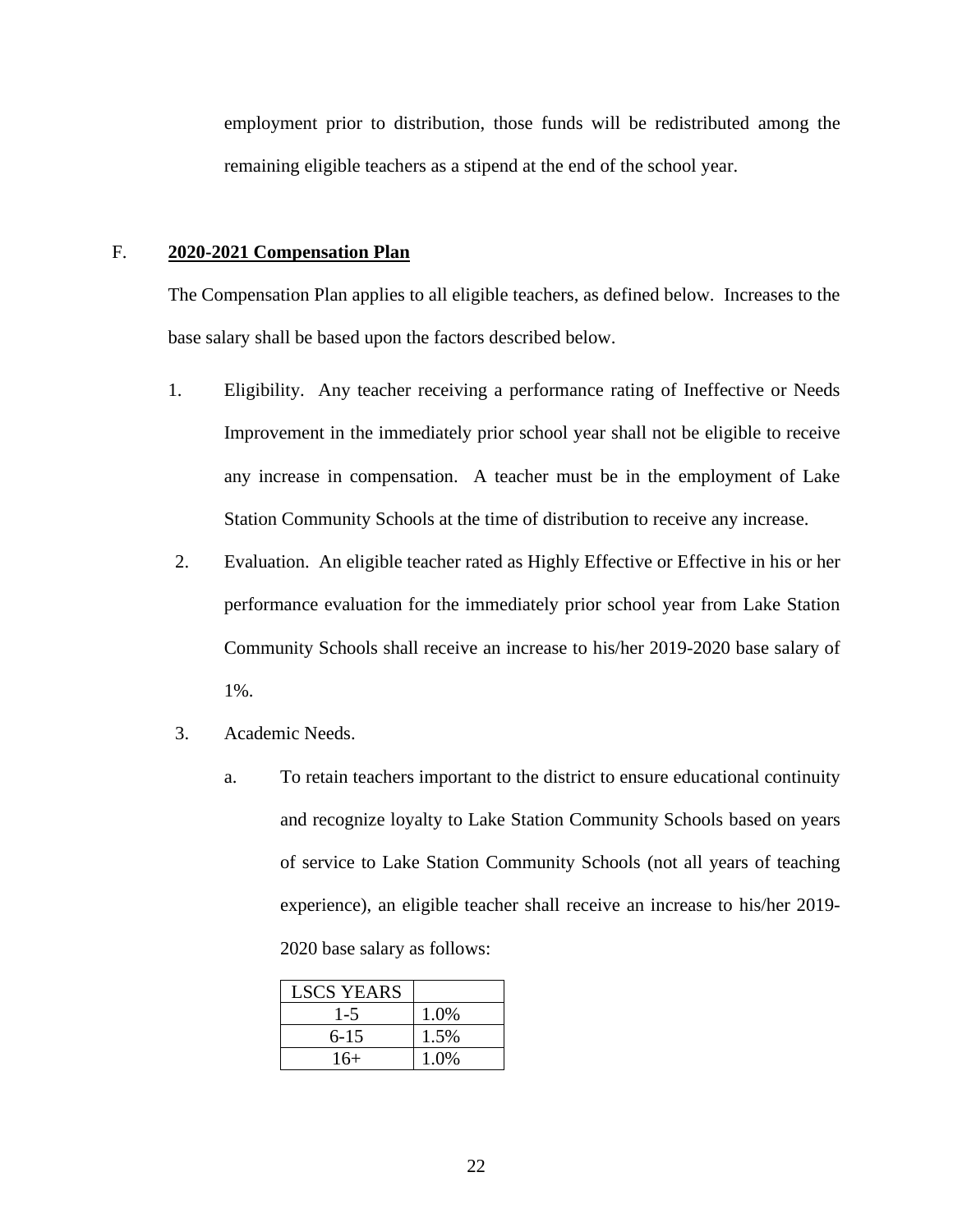- b. As a teacher retention catch-up, teachers with one year of experience with Lake Station Community Schools with a base salary, after the increases provided in Article X, Section  $F(2)$  and  $(3)(a)$ , which is at or below the new teacher minimum of \$41,500, will receive a minimum salary of \$41,700.
- 4. Redistribution. In the event that there are funds that were otherwise allocated for increases for teachers rated ineffective or needs improvement or who have left employment prior to distribution, those funds will be redistributed among the remaining eligible teachers as a stipend at the end of the school year.

## **ARTICLE XI**

## **SAVINGS CLAUSE**

<span id="page-25-0"></span>The parties hereto recognize their mutual obligation to comply with and follow the laws; therefore, if any provision of this agreement is held to be contrary to the law, then the provision shall be considered null and void. However, all other provisions of this agreement shall continue with full force and effect. This agreement contains the entire understanding between the parties hereto on items bargained and may not be altered or amended without the expressed written consent of the parties.

#### **ARTICLE XII**

### **GRIEVANCE PROCEDURE**

In order to facilitate the prompt resolution of disputes arising under the terms of this agreement, the following procedure will be followed:

- A. Definitions
	- 1. "Grievance": Grievance is defined as an alleged violation or misapplication of the terms of this agreement.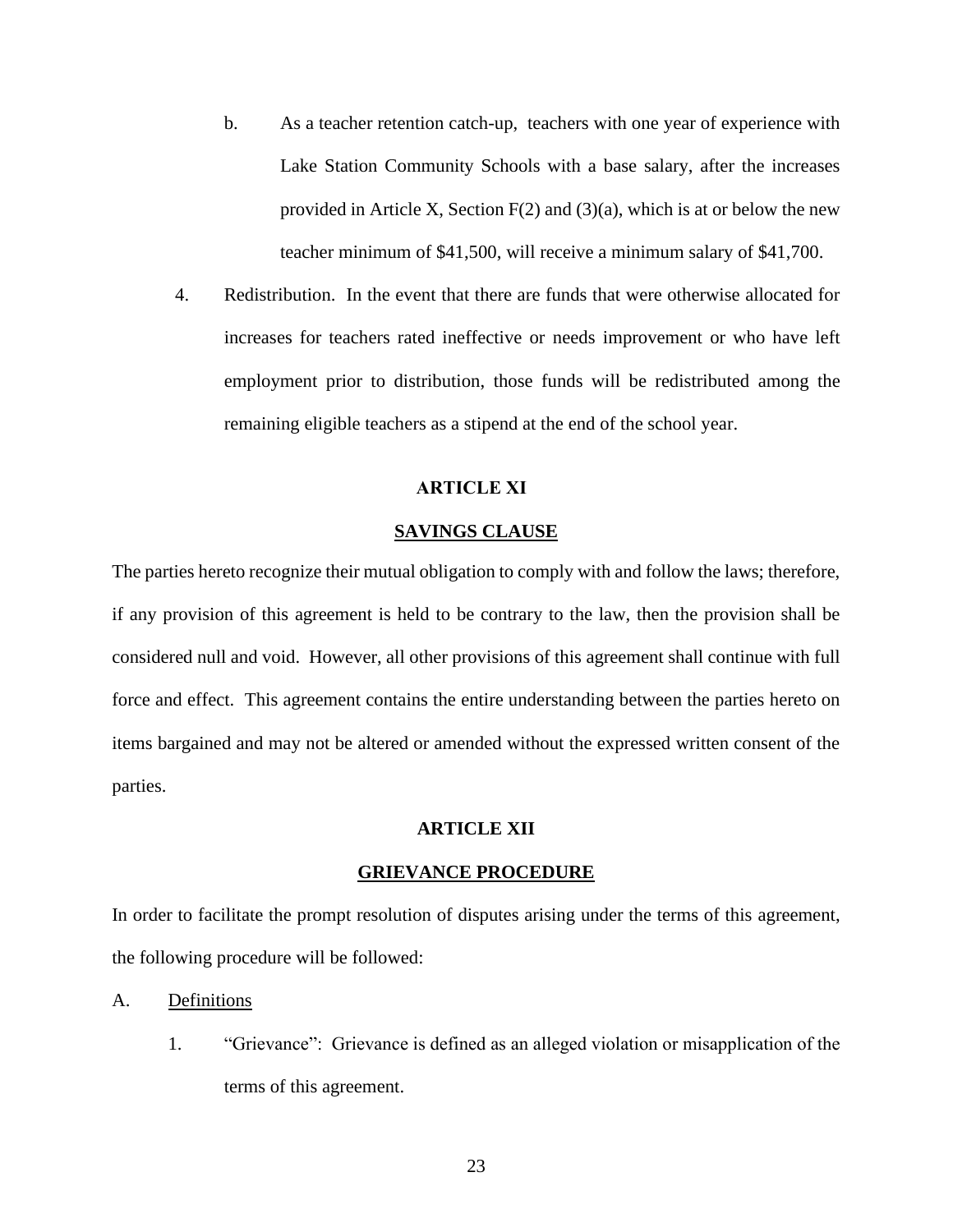- 2. "Grievant" Grievant is defined as teacher or group of teachers.
- 3. "Days" Unless otherwise indicated, days shall mean all days other than Saturdays, Sundays, legal holidays, and vacation days during the regular school year.

## B. Procedure

- 1. Step I The desire of prompt resolution of disputes being recognized by the parties hereto, the Grievant involved should attempt to informally resolve the dispute with the immediate Supervisor prior to filing the formal Grievance Resolution Form. If the grievance arises from an action of authority higher than the immediate supervisor, and the employee has informally discussed the grievance with his or her building principal, the employee may present such grievance at Step III of this procedure. It is understood, however, that the appropriate Grievance Resolution Form as well as the forty-five (45) day filing period described in Step II shall apply.
- 2. Step II In the event the dispute cannot be resolved on an informal basis, the Grievant must file with the immediate Supervisor the Grievance Resolution Form which is attached as an appendix to this agreement as Appendix VI. The Grievance Resolution Form shall be filed within forty-five (45) days of the specific act which is alleged to be violation or misapplication of the agreement. Within seven (7) days of receipt of the Grievance Resolution Form, the supervisor shall meet with the involved Grievant in an effort to resolve the grievance. The Supervisor shall indicate his/her disposition of the grievance with seven (7) days after such meeting by completing Step II of the Grievance Resolution Form and returning it to the Grievant.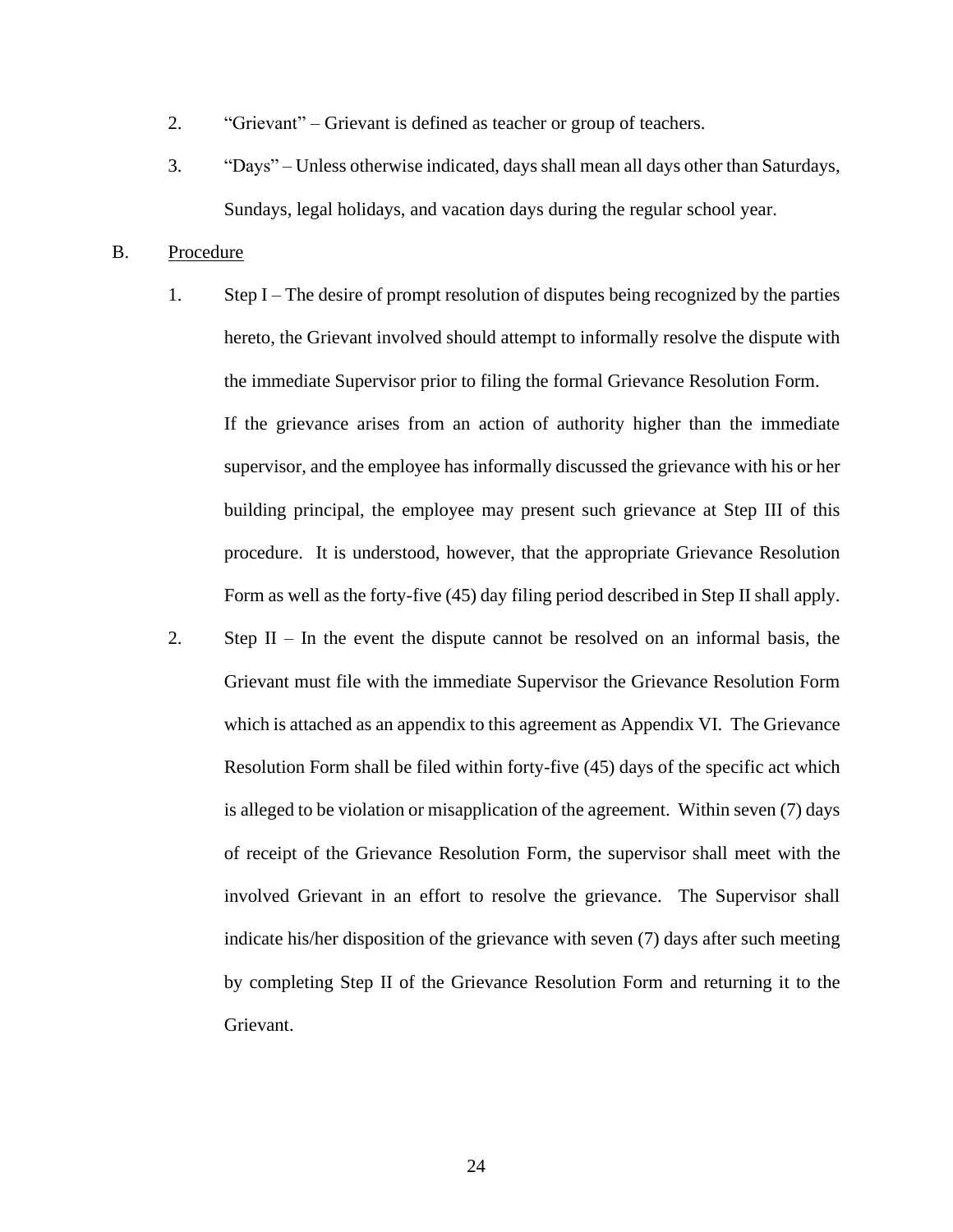- 3. Step III If the Grievant is not satisfied with the disposition of the grievance at Step II, he/she shall file within seven (7) days of the Grievance Resolution Form (Appendix VI), Step III with the Superintendent. Within seven (7) days, the Superintendent shall meet with the Grievant. Within seven (7) days after the meeting, the Superintendent shall indicate his/her disposition by completing Step III of the Grievance Resolution Form (Appendix VI) and returning it to the Grievant.
- 4. Step IV If the Grievant is not satisfied with the disposition of the grievance at Step III, he/she shall file within seven (7) days of the Grievance Resolution Form (Appendix VI), Step IV, with the Secretary of the Board with a copy sent to the Superintendent. The Board within twenty-one (21) days of the filing of the Step IV form shall meet with the Grievant. The disposition of the Board shall be in writing within seven (7) days of the meeting by completing Step IV of the Grievance Resolution form (Appendix VI) and returning it to the Grievant.
- 5. Step V If the Grievant is not satisfied with the disposition of the grievance at Step IV, the grievance may be submitted to advisory arbitration before an impartial arbitrator by the teacher or group of teachers filing within fifteen (15) days of the Grievance Resolution Form (Appendix VI), Step V, in duplicate, with the Secretary of the Board or the Superintendent.

The arbitration proceedings shall be governed by the American Arbitration Association rules. The arbitrator shall have no power to alter, add to, or subtract from the terms of the agreement. Both parties agree that the award of the arbitrator shall be advisory only. The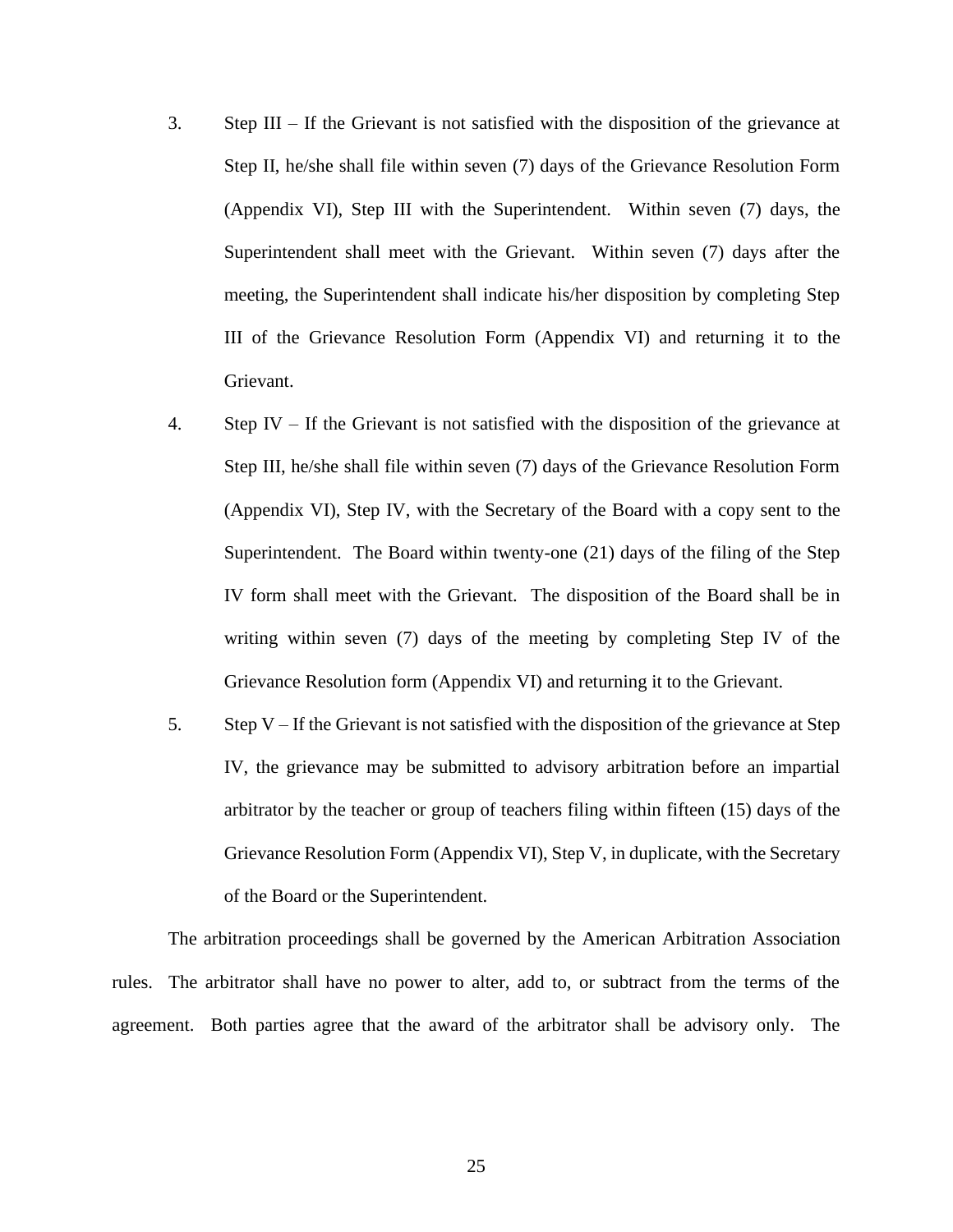Federation and the Board agree that all fees and expenses for the filing of any arbitration and for the arbitrator shall be paid exclusively by the Federation.

The representative of the Federation may accompany the teacher or the group of teachers at any step in order to aid the resolution of the grievance.

The failure of the Supervisor, Superintendent, or Board to give a written decision within the specified time limits in this procedure shall permit the teacher or group of teachers to take the grievance to the next step within the specified time limits. Failure at any step of this procedure to take a grievance to the next step within the specified time limits shall constitute a waiver of the grievance.

Grievances not fully processed at the end of the regular school year will be processed to a conclusion within the number of days required for the various grievance procedure steps, regardless of there being no school days. Saturdays, Sundays, and holidays shall not be considered in totaling the number of days for each step.

#### **<REMAINDER OF PAGE INTENTIONALLY BLANK>**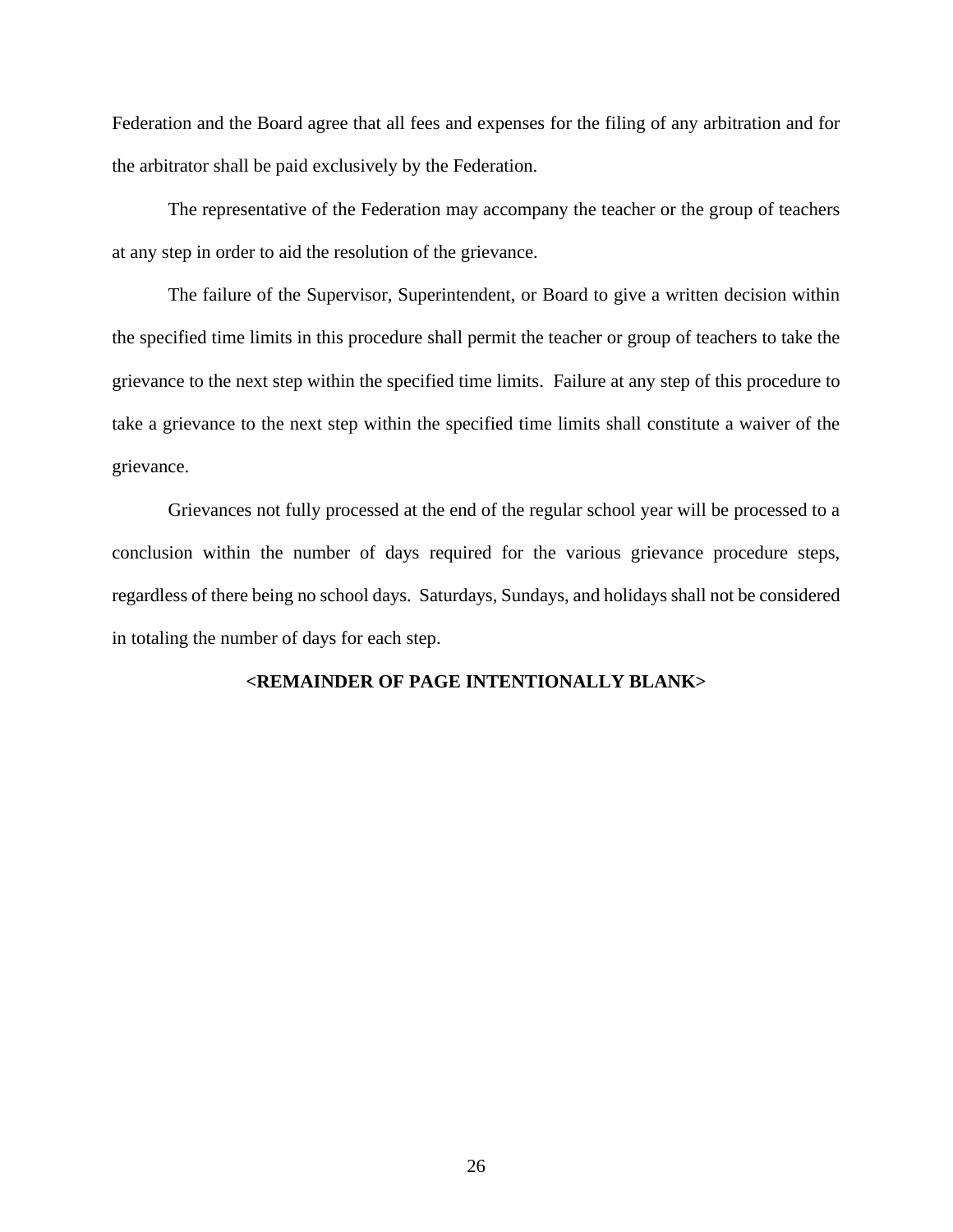## **RATIFICATION**

## FOR THE LAKE STATION COMMUNITY SCHOOLS BOARD OF TRUSTEES



November 14 2019

FOR THE LAKE STATION FEDERATION OF TEACHERS LOCAL 1395 AMERICAN FEDERATION OF TEACHERS



Octobus 28, 2019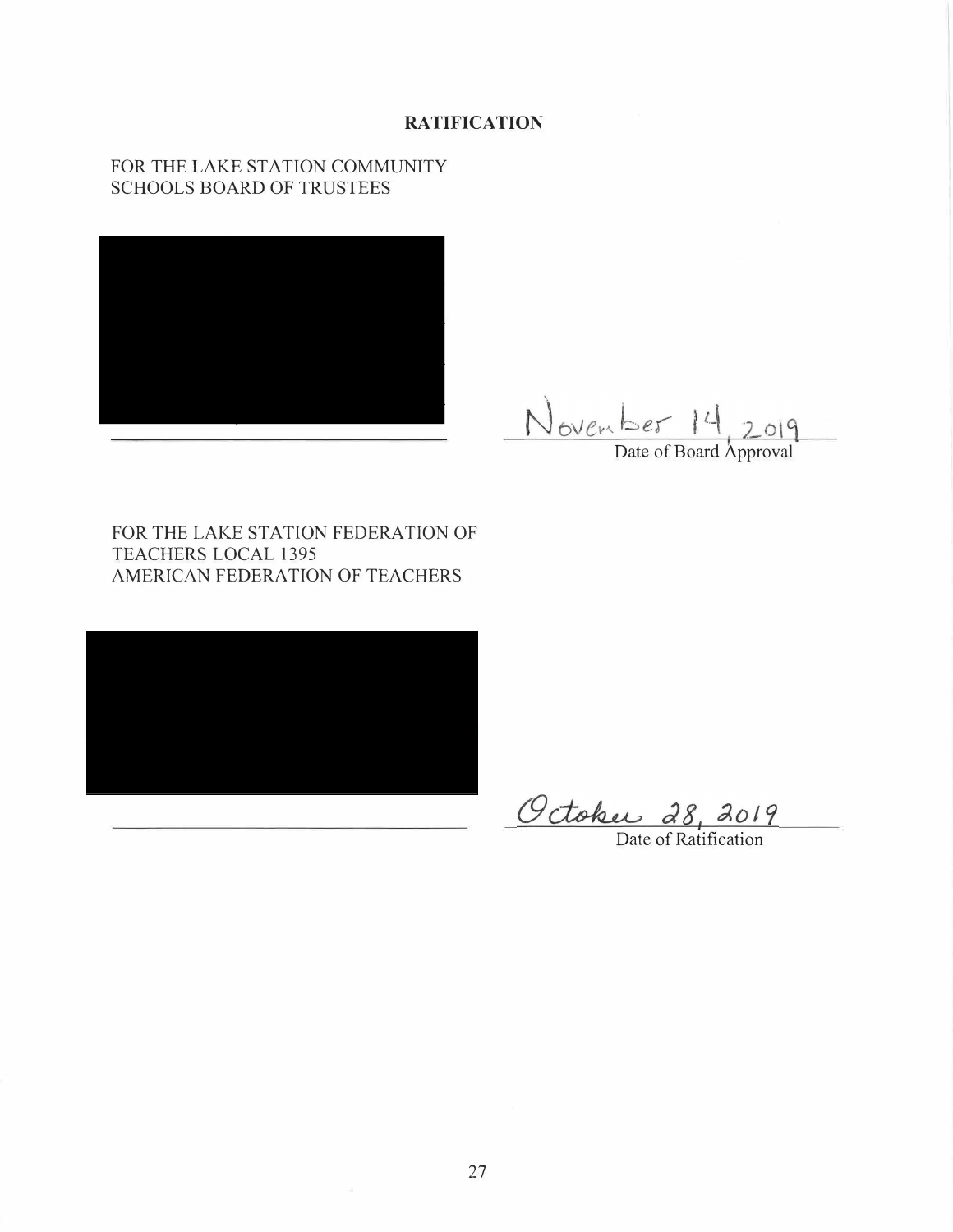# **APPENDIX I**

# Ancillary Duty Rates:

- 1. Homebound instruction \$40 per hour
- 2. Curriculum (development/mapping) rate \$25 per hour
- 3. Tutoring/Remediation rate \$40 per hour

# **Other Rates:**

1. Summer School - Summer school rate is determined by the Superintendent. The current rate is \$40. [Rate reference for informational purposes only]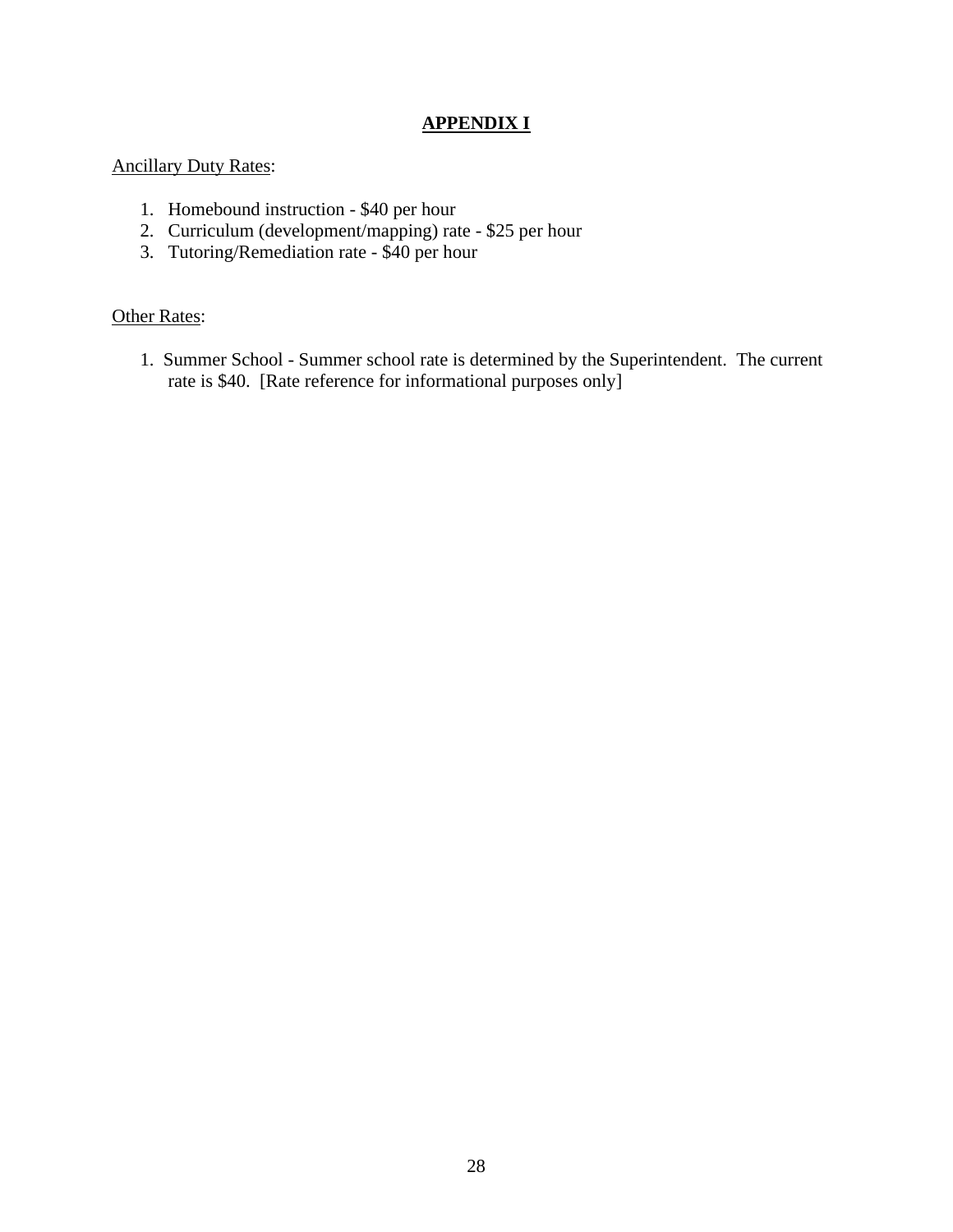# **APPENDIX II**

# **Extracurricular Salary Schedule1**

| <b>Position</b>                                       |                                  | 2019-2020 |                                        | 2020-2021 |  |
|-------------------------------------------------------|----------------------------------|-----------|----------------------------------------|-----------|--|
| <b>Baseball Coach - Varsity</b>                       | \$                               | 4,540     | \$                                     | 4,680     |  |
| Baseball Coach - Assistant - Varsity                  | $\overline{\mathbf{3}}$          | 3,455     | \$                                     | 3,560     |  |
| Baseball Coach - Assistant - Junior Varsity           | $\overline{\$}$                  | 1,575     | $\overline{\boldsymbol{\theta}}$       | 1,625     |  |
| Basketball Coach - Boys Head - Varsity                | $\overline{\$}$                  | 6,805     | $\overline{\$}$                        | 7,010     |  |
| Basketball Coach - Boys Assistant - Varsity           | $\overline{\$}$                  | 3,645     | $\overline{\$}$                        | 3,755     |  |
| Basketball Coach - Boys Assistant - Junior Varsity    | $\overline{\mathfrak{s}}$        | 1,960     | $\overline{\$}$                        | 2,020     |  |
| Basketball Coach - Boys Freshman                      | $\overline{\mathbf{e}}$          | 1,770     | $\overline{\mathfrak{s}}$              | 1,825     |  |
| Basketball Coach - Boys 8 <sup>th</sup>               | $\overline{\boldsymbol{\theta}}$ | 1,655     | $\overline{\mathbf{e}}$                | 1,705     |  |
| Basketball Coach - Boys 7 <sup>th</sup>               | $\overline{\mathbf{3}}$          | 1,655     | \$                                     | 1,705     |  |
| Basketball Coach - Boys 6 <sup>th</sup>               | $\overline{\mathbf{3}}$          | 1,655     | $\overline{\boldsymbol{\theta}}$       | 1,705     |  |
| Basketball Coach - Girls Head - Varsity               | $\overline{\mathbf{3}}$          | 6,805     | $\overline{\boldsymbol{\theta}}$       | 7,010     |  |
| Basketball Coach - Girls Assistant - Varsity          | $\overline{\mathcal{E}}$         | 3,645     | $\overline{\mathcal{L}}$               | 3,755     |  |
| Basketball Coach - Girls Assistant - Junior Varsity   | $\overline{\mathcal{E}}$         | 1,960     | $\overline{\mathfrak{s}}$              | 2,020     |  |
| Basketball Coach - Girls Freshman                     | $\overline{\mathcal{E}}$         | 1,770     | $\overline{\$}$                        | 1,825     |  |
| Basketball Coach - Girls 8 <sup>th</sup>              | $\overline{\mathbf{e}}$          | 1,655     | $\overline{\boldsymbol{\mathfrak{s}}}$ | 1,705     |  |
| Basketball Coach - Girls 7 <sup>th</sup>              | $\overline{\mathcal{E}}$         | 1,655     | $\overline{\$}$                        | 1,705     |  |
| Basketball Coach - Girls 6 <sup>th</sup>              | $\overline{\mathfrak{s}}$        | 1,655     | $\overline{\mathfrak{s}}$              | 1,705     |  |
| <b>Cross Country Coach</b>                            | $\overline{\mathfrak{s}}$        | 3,420     | $\overline{\$}$                        | 3,525     |  |
| Cross Country Coach - JH                              | $\overline{\$}$                  | 1,655     | $\overline{\$}$                        | 1,705     |  |
| Football Coach - Head Varsity                         | $\overline{\$}$                  | 6,805     | $\overline{\$}$                        | 7,010     |  |
| Football Coach - Assistant - Varsity                  | $\overline{\mathfrak{s}}$        | 4,540     | $\overline{\$}$                        | 4,680     |  |
| Football Coach - Junior Varsity                       | $\overline{\$}$                  | 3,710     | $\overline{\theta}$                    | 3,825     |  |
| Football Coach - Freshman                             | $\overline{\mathbf{e}}$          | 1,770     | $\overline{\boldsymbol{\theta}}$       | 1,825     |  |
| Football Coach - JH                                   | $\overline{\boldsymbol{\theta}}$ | 2,805     | \$                                     | 2,890     |  |
| Football Coach - JH Assistant                         | $\overline{\mathbf{3}}$          | 1,545     | \$                                     | 1,595     |  |
| <b>Golf Coach</b>                                     | $\overline{\boldsymbol{\theta}}$ | 3,420     | \$                                     | 3,525     |  |
| Softball Coach - Head - Varsity                       | $\overline{\mathbf{3}}$          | 4,540     | \$                                     | 4,680     |  |
| Softball Coach - Assistant - Varsity                  | $\overline{\boldsymbol{\theta}}$ | 3,455     | \$                                     | 3,560     |  |
| Softball Coach - Assistant - Junior Varsity           | $\overline{\boldsymbol{\theta}}$ | 1,575     | $\overline{\mathbf{e}}$                | 1,625     |  |
| Tennis Coach - Boys                                   | \$                               | 3,420     | $\overline{\mathbf{e}}$                | 3,525     |  |
| Tennis Coach - Girls                                  | $\overline{\boldsymbol{\theta}}$ | 3,420     | \$                                     | 3,525     |  |
| Track Coach - Boys                                    | $\overline{\boldsymbol{\theta}}$ | 3,420     | \$                                     | 3,525     |  |
| Track Coach - Boys JH                                 | $\overline{\$}$                  | 1,655     | \$                                     | 1,705     |  |
| Track Coach - Boys and Girls JH Assistant             | $\overline{\$}$                  | 1,205     | $\overline{\boldsymbol{\theta}}$       | 1,245     |  |
| Track Coach - Girls                                   | $\overline{\mathfrak{s}}$        | 3,420     | $\overline{\$}$                        | 3,525     |  |
| Track Coach - Girls JH                                | $\overline{\boldsymbol{\theta}}$ | 1,655     | $\overline{\mathbf{e}}$                | 1,705     |  |
| Volleyball Coach - Head Varsity                       | \$                               | 4,540     | $\overline{\$}$                        | 4,680     |  |
| Volleyball Coach - Assistant - Varsity/Junior Varsity | $\overline{\mathcal{E}}$         | 2,205     | $\overline{\mathcal{E}}$               | 2,275     |  |
| Volleyball Coach - Freshman                           | $\overline{\mathbf{e}}$          | 1,770     | \$                                     | 1,825     |  |
| <u>Volleyball Coach</u> - $8^{th}$                    | \$                               | 1,655     | \$                                     | 1,705     |  |
| Volleyball Coach - 7 <sup>th</sup>                    | $\overline{\mathcal{E}}$         | 1,655     | \$                                     | 1,705     |  |
| Volleyball Coach - 6 <sup>th</sup>                    | $\overline{\mathbf{e}}$          | 1,655     | \$                                     | 1,705     |  |
| Wrestling Coach - Head - Varsity                      | $\overline{\mathcal{E}}$         | 4,540     | \$                                     | 4,680     |  |
| Wrestling Coach - Assistant - Varsity/Junior Varsity  | $\overline{\mathbf{e}}$          | 2,205     | \$                                     | 2,275     |  |
| Wrestling Coach - JH - Head Coach                     | \$                               | 1,655     | \$                                     | 1,705     |  |
| Wrestling Coach - JH - Assistant                      | \$                               | 1,605     | \$                                     | 1,655     |  |

<sup>1</sup> All positions available on a year-to-year basis based upon financial availability and need.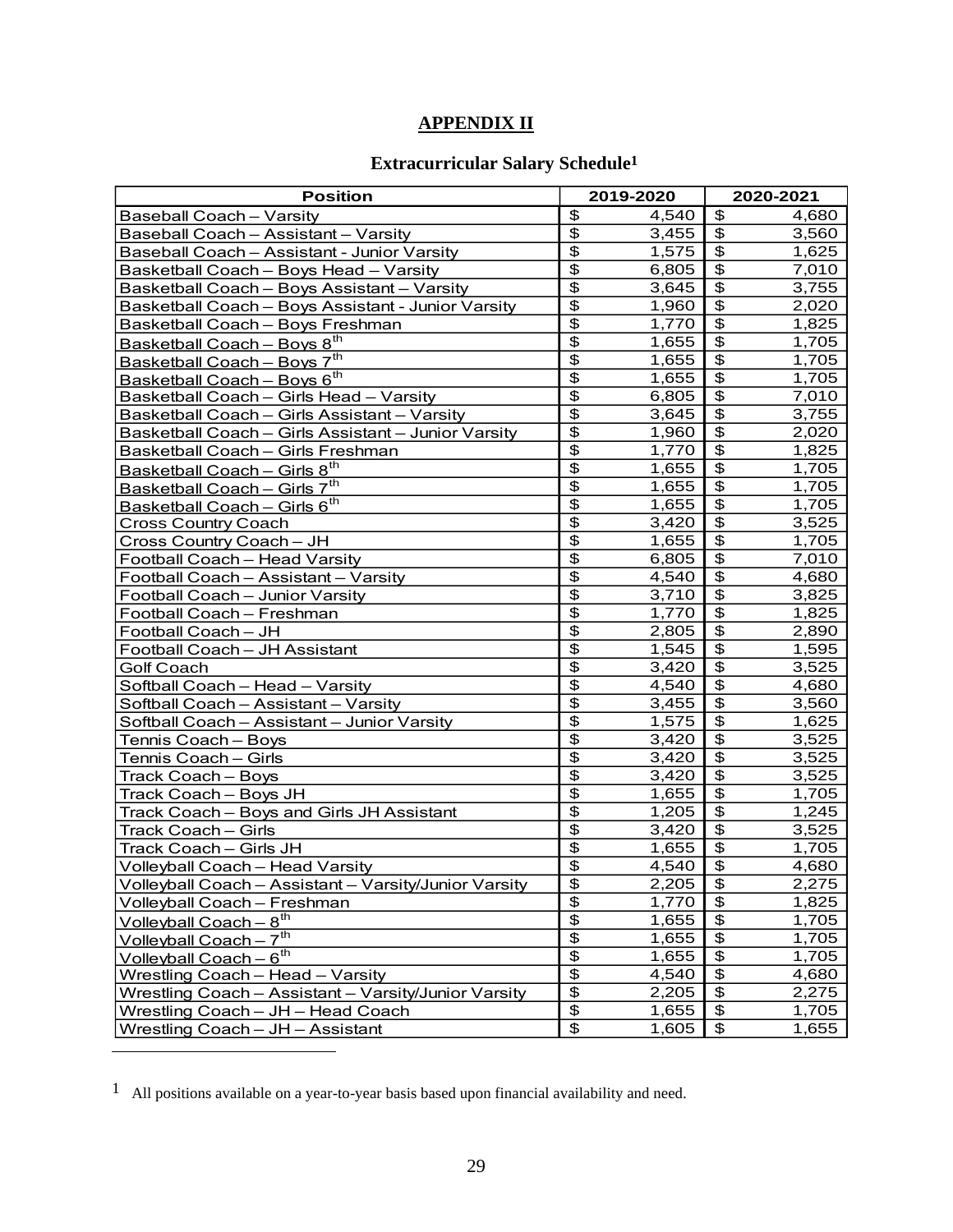| <b>Position</b>              |                                  | 2019-2020 |                           | 2020-2021 |  |
|------------------------------|----------------------------------|-----------|---------------------------|-----------|--|
| <b>Academic Super Bowl</b>   | \$                               | 1,000     | \$                        | 1,030     |  |
| <b>Booster Club Sponsor</b>  | $\overline{\$}$                  | 800       | $\overline{\mathbf{S}}$   | 825       |  |
| Cheerleading Sponsor - JH    | $\overline{\mathbb{S}}$          | 1,115     | $\overline{\mathfrak{s}}$ | 1,150     |  |
| Cheerleading Sponsor - JV    | $\overline{\mathfrak{s}}$        | 1,115     | $\overline{\mathfrak{s}}$ | 1,150     |  |
| Cheerleading Sponsor - V     | $\overline{\mathcal{L}}$         | 2,060     | $\overline{\mathfrak{s}}$ | 2,125     |  |
| Choral Director - JH         | $\overline{\$}$                  | 2,125     | $\overline{\$}$           | 2,190     |  |
| <b>Choral Director-HS</b>    | $\overline{\$}$                  | 2,195     | $\overline{\$}$           | 2,265     |  |
| Class Sponsor - Freshman     | $\overline{\mathfrak{s}}$        | 635       | $\overline{\$}$           | 655       |  |
| Class Sponsor - Sophomore    | $\overline{\$}$                  | 635       | $\overline{\mathfrak{s}}$ | 655       |  |
| Class Sponsor - Junior       | $\overline{\mathfrak{s}}$        | 880       | \$                        | 910       |  |
| Class Sponsor - Senior       | $\overline{\$}$                  | 635       | $\overline{\$}$           | 655       |  |
| Computer Tech-Elem.          | $\overline{\$}$                  | 1,550     | \$                        | 1,600     |  |
| <b>Computer Tech-HS</b>      | $\overline{\$}$                  | 1,550     | $\overline{\$}$           | 1,600     |  |
| <b>DECA Coordinator</b>      | $\overline{\$}$                  | 725       | $\overline{\mathfrak{s}}$ | 750       |  |
| Dept. Head - Business/FACS   | $\overline{\mathfrak{s}}$        | 890       | $\overline{\mathfrak{s}}$ | 920       |  |
| Dept. Head - Fine Arts       | $\overline{\$}$                  | 890       | $\overline{\$}$           | 920       |  |
| Dept. Head - Foreign Lang.   | \$                               | 890       | $\overline{\mathfrak{s}}$ | 920       |  |
| Dept. Head - Health/PE       | $\overline{\$}$                  | 890       | $\overline{\$}$           | 920       |  |
| Dept. Head - Library         | $\overline{\mathfrak{s}}$        | 890       | $\overline{\mathfrak{s}}$ | 920       |  |
| Dept. Head - English/ESL     | $\overline{\mathcal{S}}$         | 890       | $\overline{\mathcal{L}}$  | 920       |  |
| Dept. Head - Math            | $\overline{\$}$                  | 890       | $\overline{\mathfrak{s}}$ | 920       |  |
| Dept. Head - Science         | $\overline{\mathbb{S}}$          | 890       | $\overline{\mathfrak{s}}$ | 920       |  |
| Dept. Head - Social Studies  | $\overline{\$}$                  | 890       | $\overline{\$}$           | 920       |  |
| Drama Coach                  | $\overline{\mathfrak{s}}$        | 1,120     | $\overline{\mathfrak{s}}$ | 1,155     |  |
| Elem. Math Bowl coach        | $\overline{\$}$                  | 1,000     | $\overline{\$}$           | 1,030     |  |
| Elem. Math Bowl proctor      | $\overline{\mathbb{S}}$          | 625       | $\overline{\mathfrak{s}}$ | 645       |  |
| Elem. Science Bowl coach     | $\overline{\$}$                  | 1,000     | $\overline{\mathcal{S}}$  | 1,030     |  |
| Elem. Spell Bowl coach       | $\overline{\mathfrak{s}}$        | 1,000     | $\overline{\$}$           | 1,030     |  |
| Elem. Spell Bowl proctor     | $\overline{\$}$                  | 625       | $\overline{\mathfrak{s}}$ | 645       |  |
| Elem. Publications           | $\overline{\$}$                  | 625       | $\overline{\mathcal{S}}$  | 645       |  |
| Honor Society Sponsor-JH     | $\overline{\mathbb{S}}$          | 635       | $\overline{\mathfrak{s}}$ | 655       |  |
| Honor Society Sponsor-HS     | $\overline{\mathfrak{s}}$        | 800       | $\overline{\mathfrak{s}}$ | 825       |  |
| <b>HS Spell Bowl Sponsor</b> | $\overline{\$}$                  | 815       | $\overline{\mathfrak{s}}$ | 840       |  |
| JH Spell Bowl Coach          | \$                               | 1,000     | \$                        | 1,030     |  |
| JH Spell Bowl Proctor        | \$                               | 625       | \$                        | 645       |  |
| Lead Teacher Elem            | $\overline{\mathcal{L}}$         | 890       | \$                        | 920       |  |
| Mileage-Elem. Art Teacher    | $\overline{\mathfrak{s}}$        | 310       | $\overline{\mathfrak{s}}$ | 320       |  |
| Mileage-Elem. Counselor      | $\overline{\boldsymbol{\theta}}$ | 310       | $\overline{\mathfrak{s}}$ | 320       |  |
| Mileage-Elem. Music Teacher  | $\overline{\mathcal{L}}$         | 310       | $\overline{\$}$           | 320       |  |
| Mileage-Elem PE Teacher      | \$                               | 310       | \$                        | 320       |  |
| Mileage-Elem. ESL            | $\overline{\$}$                  | 310       | $\overline{\$}$           | 320       |  |
| Misc. Sponsor/Advisor/Coach  | $\overline{\mathfrak{s}}$        | 555       | \$                        | 575       |  |
| Music Coach HS               | $\overline{\mathcal{L}}$         | 565       | $\overline{\mathcal{S}}$  | 585       |  |
| Newspaper Sponsor - HS       | $\overline{\mathcal{L}}$         | 1,550     | $\overline{\mathfrak{s}}$ | 1,600     |  |
| Publications Sponsor - JH    | $\overline{\mathcal{L}}$         | 960       | \$                        | 990       |  |

## APPENDIX II - Extracurricular Salary Schedule (continued)

All positions available on a year-to-year basis based upon financial availability and need.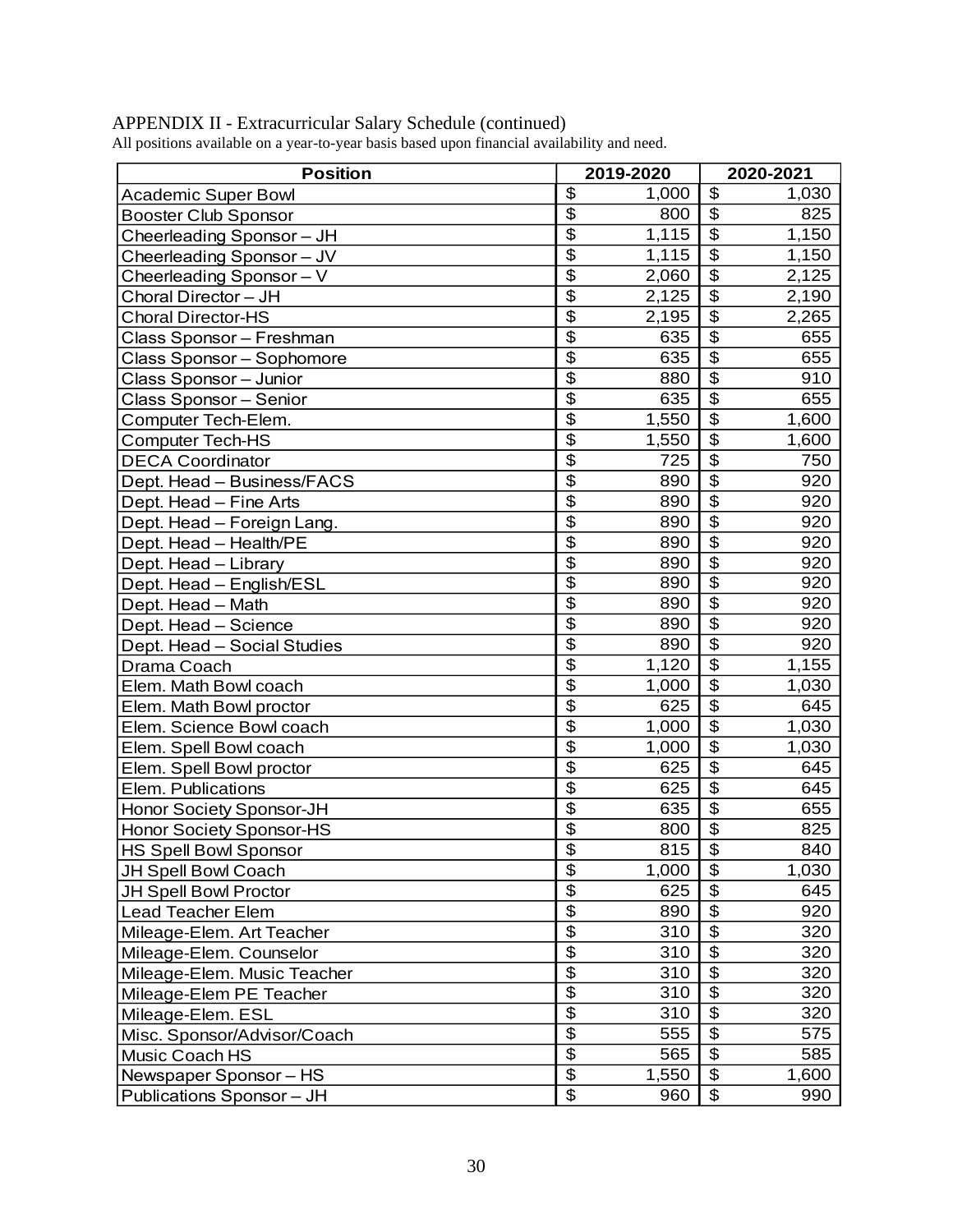| All positions available on a year-to-year basis based upon financial availability and need. |                   |                   |
|---------------------------------------------------------------------------------------------|-------------------|-------------------|
| <b>Position</b>                                                                             | 2019-2020         | 2020-2021         |
| Science Olympiad Sponsor - JH                                                               | \$<br>1,095       | \$<br>1,130       |
| Science Olympiad Sponsor - HS                                                               | \$<br>1,095       | \$<br>1,130       |
| Student Council Sponsor - JH                                                                | \$<br>1,025       | \$<br>1,060       |
| <b>Student Council Sponsor - HS</b>                                                         | \$<br>2,495       | \$<br>2,570       |
| Supervision - Elem                                                                          | \$<br>635         | \$<br>655         |
| Supervision - JH                                                                            | \$<br>635         | \$<br>655         |
| Supervision - HS                                                                            | \$<br>635         | \$<br>655         |
| Yearbook Sponsor - HS                                                                       | \$<br>3,040       | \$<br>3,135       |
| <b>Web Master Elem</b>                                                                      | \$<br>555         | \$<br>575         |
| Web Master JH/HS                                                                            | \$<br>555         | \$<br>575         |
| Pep Band/Marching Band                                                                      | \$<br>3,260       | \$<br>3,360       |
|                                                                                             |                   |                   |
| Detention / Study Tables                                                                    | *\$15/hour        | \$15/hour         |
| <b>JH/HS Lunch Supervision</b>                                                              | \$11/lunch period | \$11/lunch period |
| Open Gym                                                                                    | \$11/hour         | \$11/hour         |
| <b>Spring Football</b>                                                                      | \$11/hour         | \$11/hour         |

APPENDIX II - Extracurricular Salary Schedule (continued)

\* Hourly rate remains at \$11.00 for hours worked from June 30, 2019 through November 15, 2019. Hourly rate for hours worked on and after November 16, 2019 will be at \$15.00.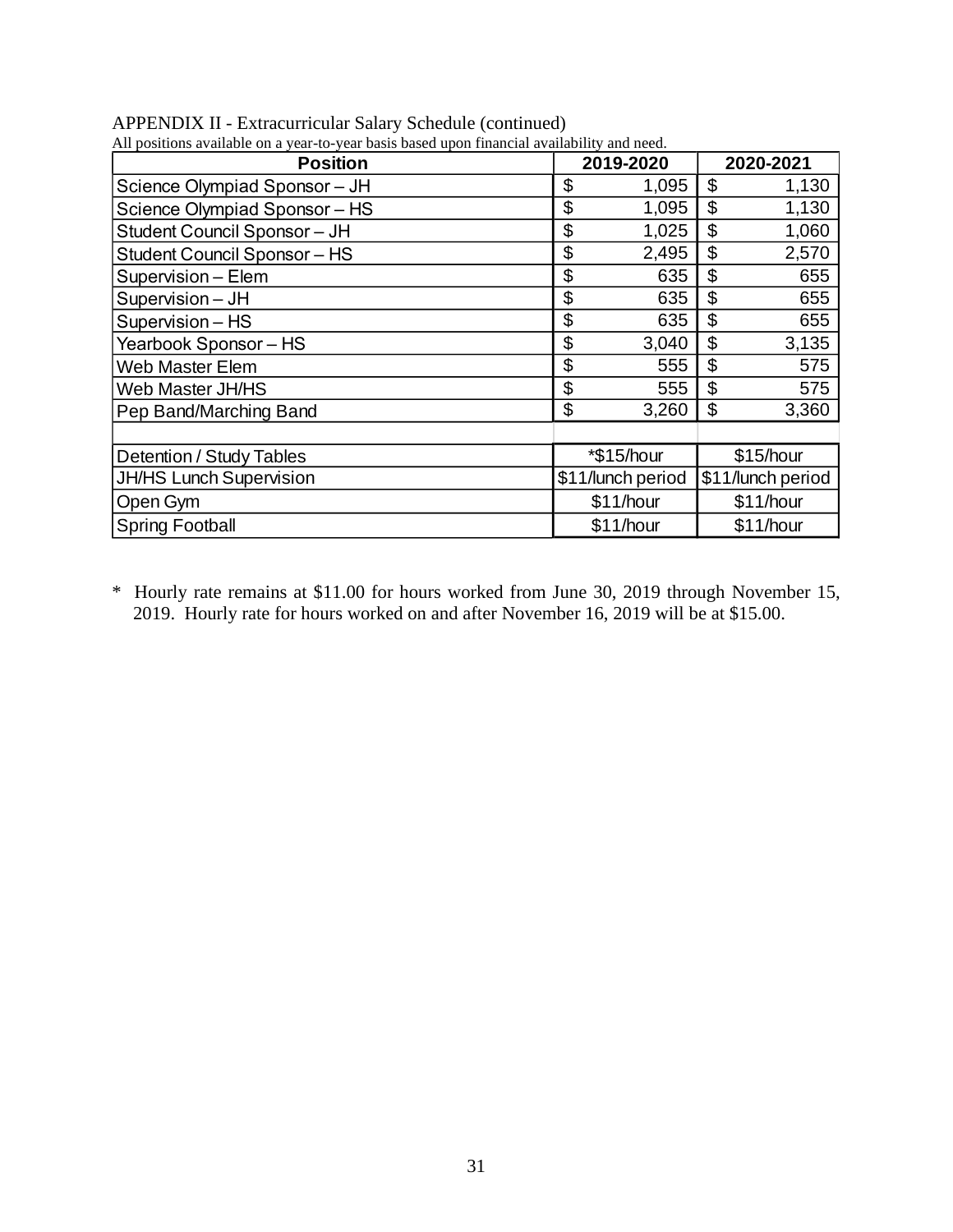## **APPENDIX III**

## **STIPEND BASED ON UNPAID LEAVE DAYS**

<span id="page-34-0"></span>In circumstances where teachers are absent in excess of their PTO days, resulting in a savings to the corporation, in such instances where a savings occurs, this excess money will be split between the corporation and teachers with exemplary attendance (3 absences or fewer) according to the following formula.

After deducting the cost of hiring subs for the absent teacher, 75% of the remaining savings will be distributed as a stipend to teachers with exemplary attendance at the following rate:

0 absences  $= 4x$ 1 absence  $= 3x$ 2 absences  $= 2x$  $3$  absences  $= 1x$ 

 $X =$ share of the savings ½ days will be rounded up to the next full day

#### **Example**:

After deducting sub pay,  $$5,400$  75% = \$4050

Number of Teachers with exemplary attendance: 51

| Teachers with 0 absences: | 2 (x 4shares) = $8$   |
|---------------------------|-----------------------|
| Teachers with 1 absence:  | $5(x 3 shares) = 15$  |
| Teachers with 2 absences: | $4(x 2 shares) = 8$   |
| Teachers with 3 absences: | 20 (x 1 share) = $20$ |
|                           |                       |

Total  $=$  51 shares

 $$4050 / 51 \text{ shares} = $79.41$ 

Therefore,

0 absences  $= 4$  shares of 79.41  $= $317.64$  per teacher (x 2 teachers) for a total of \$635.28

1 absence  $=$  3 shares of 79.41  $=$  \$238.23 per teacher (x 5 teachers) for a total of \$1,191.15

2 absences  $= 2$  shares of 79.41  $= $158.82$  per teacher (x 4 teachers) for a total of \$635.28

3 absences = 1 share of  $79.41 = $79.41$  per teacher (x 20 teachers) for a total of \$1,588.20

Grand Total \$4,049.91